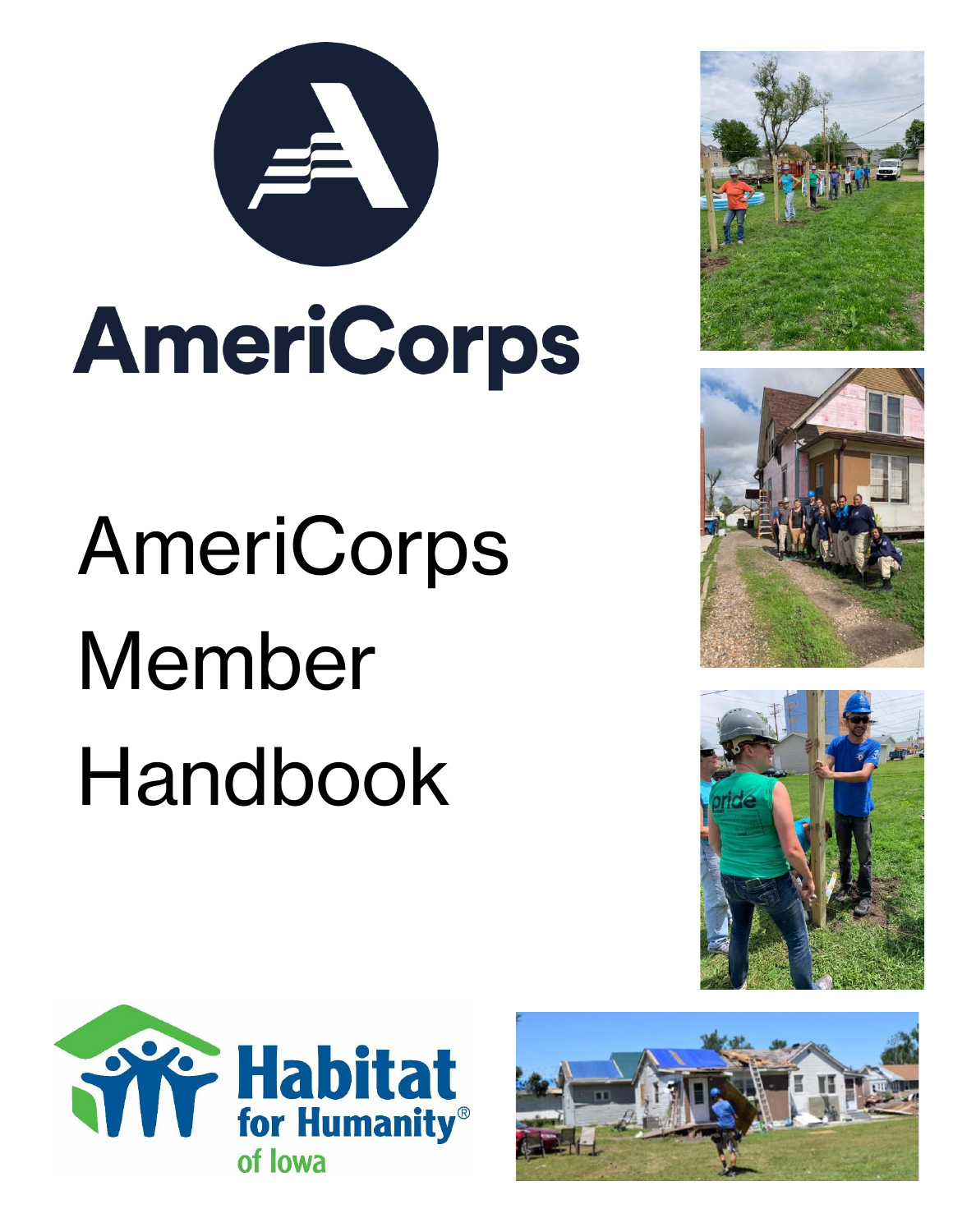## **The AmeriCorps Pledge**

I will get things done for America – to make our people safer, smarter, and healthier.

> I will bring Americans together to strengthen our communities.

Faced with apathy, I will take action.

Faced with conflict, I will seek common ground.

Faced with adversity, I will persevere.

I will carry this commitment with me this year and beyond.

I am an AmeriCorps member, and I will get things done.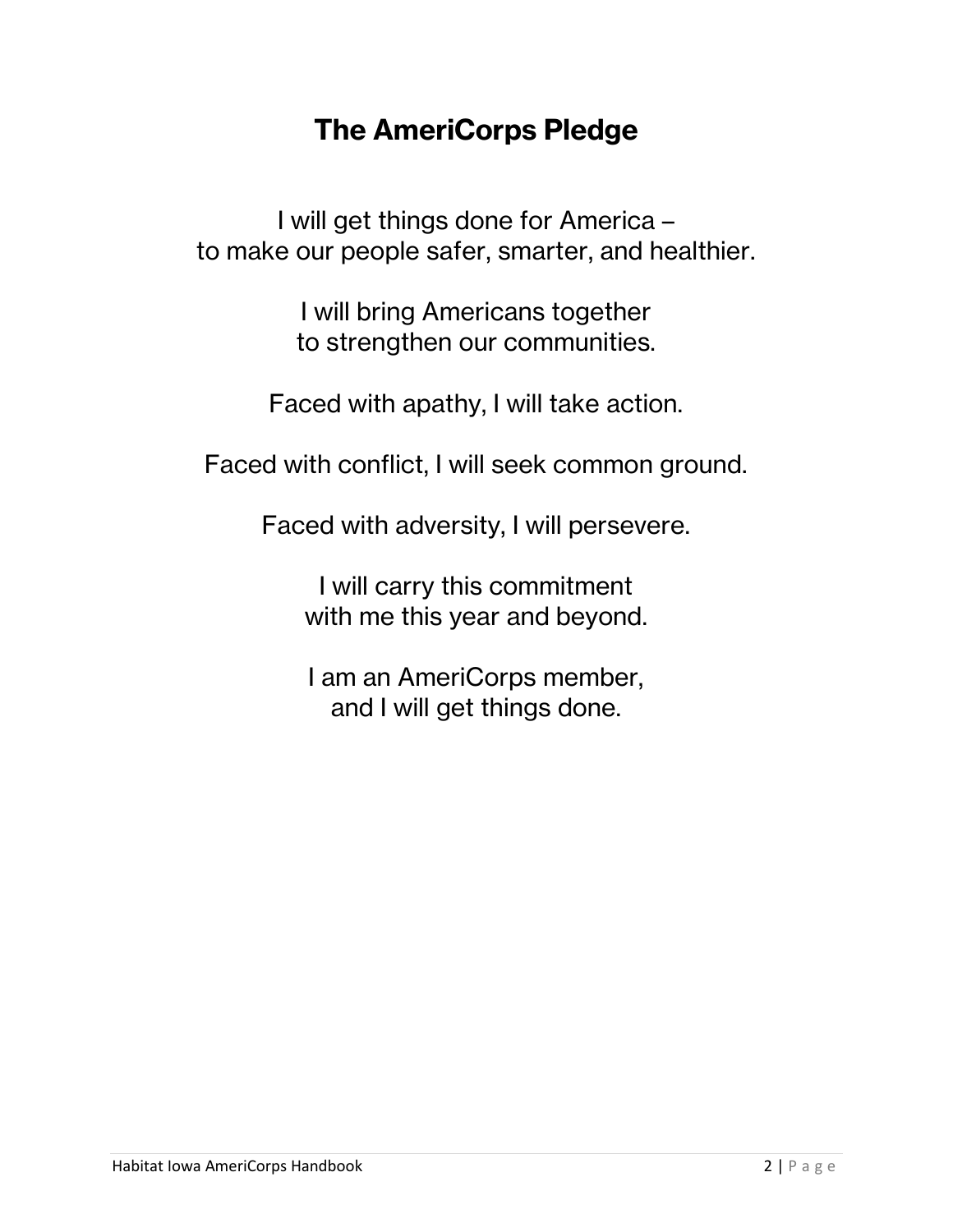

We build strength, stability, self-reliance, *and* shelter.

Dear AmeriCorps Member,

Welcome to Service! We are excited that you have chosen to serve with us at one of our Habitat Host Sites in Iowa. As a member with Habitat for Humanity of Iowa, you are going to have an opportunity to directly contribute to our vision of having a state and world where everyone has a decent place to live.

This handbook will describe benefits, responsibilities, and prohibited activities of your member role with Habitat Iowa. Please review it carefully. You may also refer to your Member Service Agreement for more details.

As an AmeriCorps Member at Habitat Iowa, you will make a positive difference to the community in which you serve. Our team members represent the heart and soul of Habitat Iowa and are an essential part of carrying out our mission. It is our philosophy that we invest in our members, building your leadership skills, and providing a fulfilling service experience.

In Partnership,

## **Katie Sylvis**

Katie Sylvis, AmeriCorps Program Director

Habitat for Humanity of Iowa 809 8th Street Suite F Altoona, Iowa 50009 515-266-6886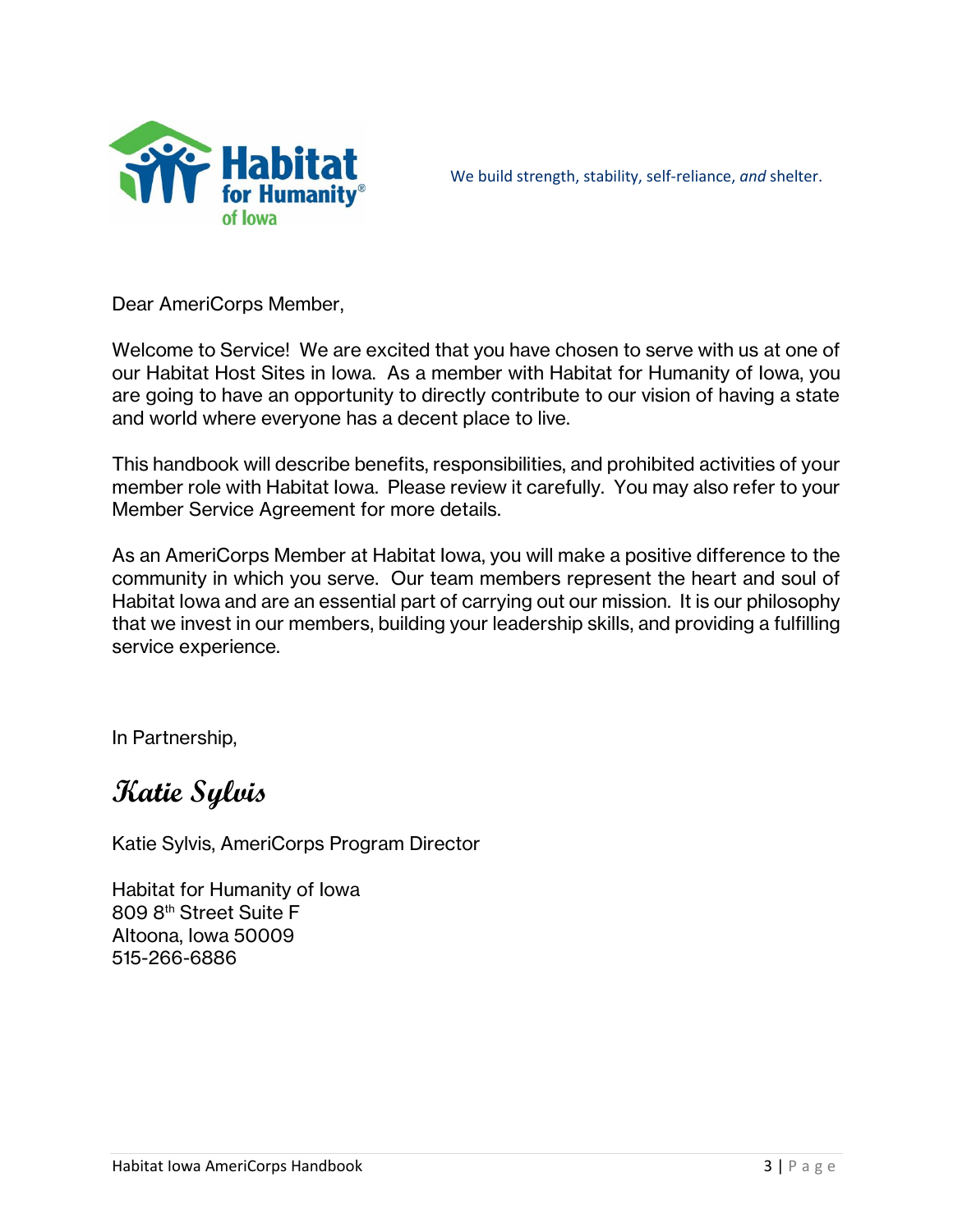## **Table of Contents**

| AmeriCorps Pledge         |  |
|---------------------------|--|
| Letter of Welcome         |  |
| Table of Contents         |  |
| About the Member Handbook |  |

#### **HABITAT IOWA OVERVIEW**

| <b>Focus Areas</b> |  |
|--------------------|--|
| Governance         |  |

#### **MEMBER BENEFITS AND RIGHTS**

| Living Allowance                                                   |    |
|--------------------------------------------------------------------|----|
|                                                                    | 8  |
|                                                                    |    |
|                                                                    | 8  |
|                                                                    |    |
|                                                                    | 10 |
| Request to Leave the Program (Personal Compelling Circumstances)11 |    |
|                                                                    | 12 |
| Jury Duty                                                          | 13 |
|                                                                    | 13 |
|                                                                    | 13 |
|                                                                    | 13 |
|                                                                    | 13 |
| Voting                                                             | 14 |
|                                                                    |    |

#### **REQUIREMENTS & CONDITIONS OF SERVICE**

|                                                                                                                | 14  |
|----------------------------------------------------------------------------------------------------------------|-----|
|                                                                                                                | 14  |
|                                                                                                                | -14 |
|                                                                                                                | 15  |
|                                                                                                                |     |
|                                                                                                                | 15  |
| Unexcused Tardiness and absences [11] Drawing and an all also also continuum and all all all all all all all a | 16  |
|                                                                                                                | 17  |
|                                                                                                                | 19  |
| Evaluation                                                                                                     | 19  |
|                                                                                                                | 19  |
|                                                                                                                | 20  |
|                                                                                                                | 20  |
|                                                                                                                |     |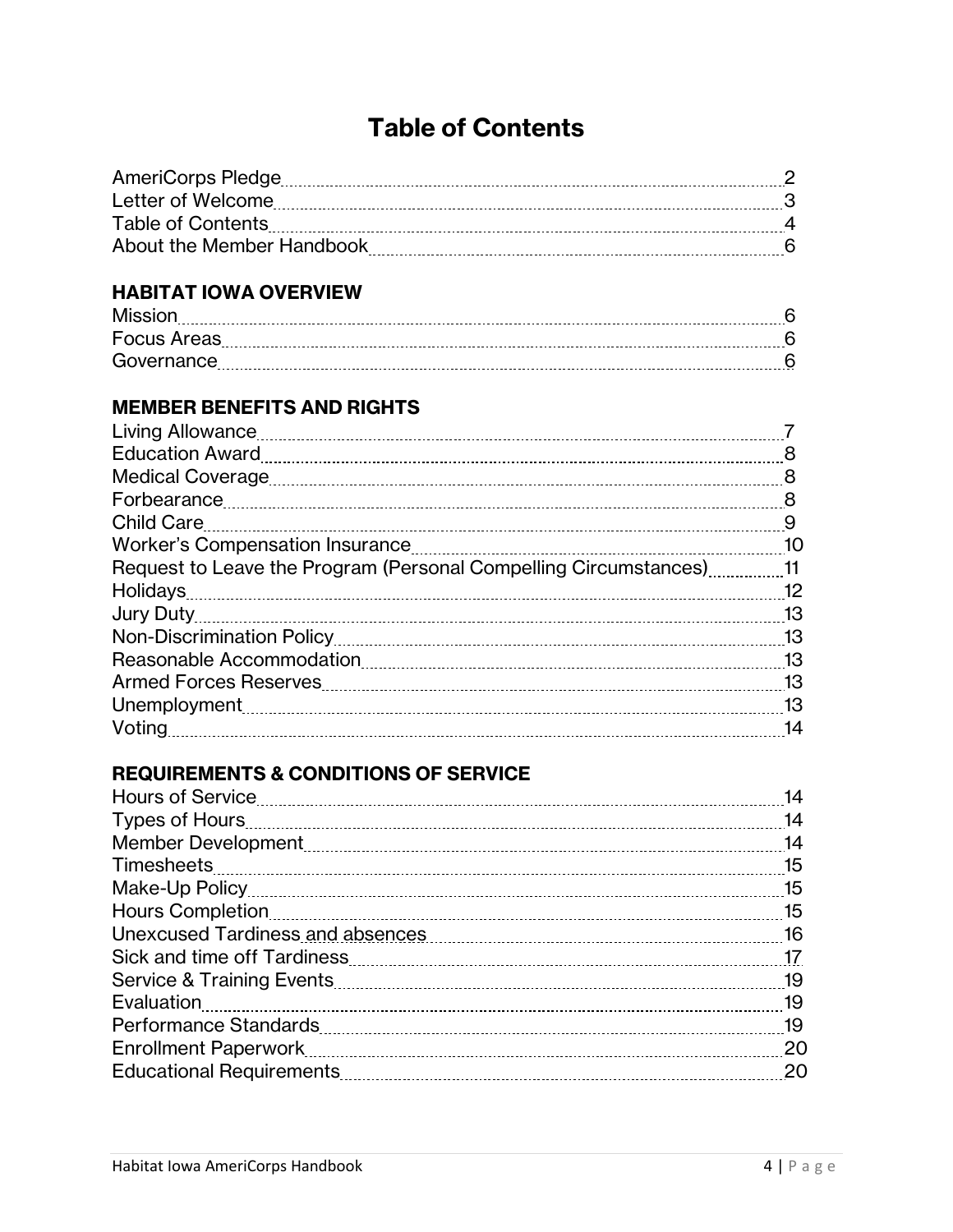|                             | 21 |
|-----------------------------|----|
|                             |    |
|                             |    |
|                             |    |
|                             | 24 |
|                             | 25 |
|                             |    |
|                             |    |
|                             |    |
|                             |    |
|                             | 27 |
|                             |    |
|                             |    |
|                             |    |
|                             |    |
|                             |    |
|                             |    |
|                             |    |
|                             |    |
|                             | 29 |
|                             |    |
|                             |    |
|                             | 31 |
| <b>STANDARDS OF CONDUCT</b> | 32 |
|                             | 32 |
|                             |    |
|                             | 32 |
|                             | 34 |
|                             |    |
|                             |    |
|                             |    |
|                             |    |
|                             |    |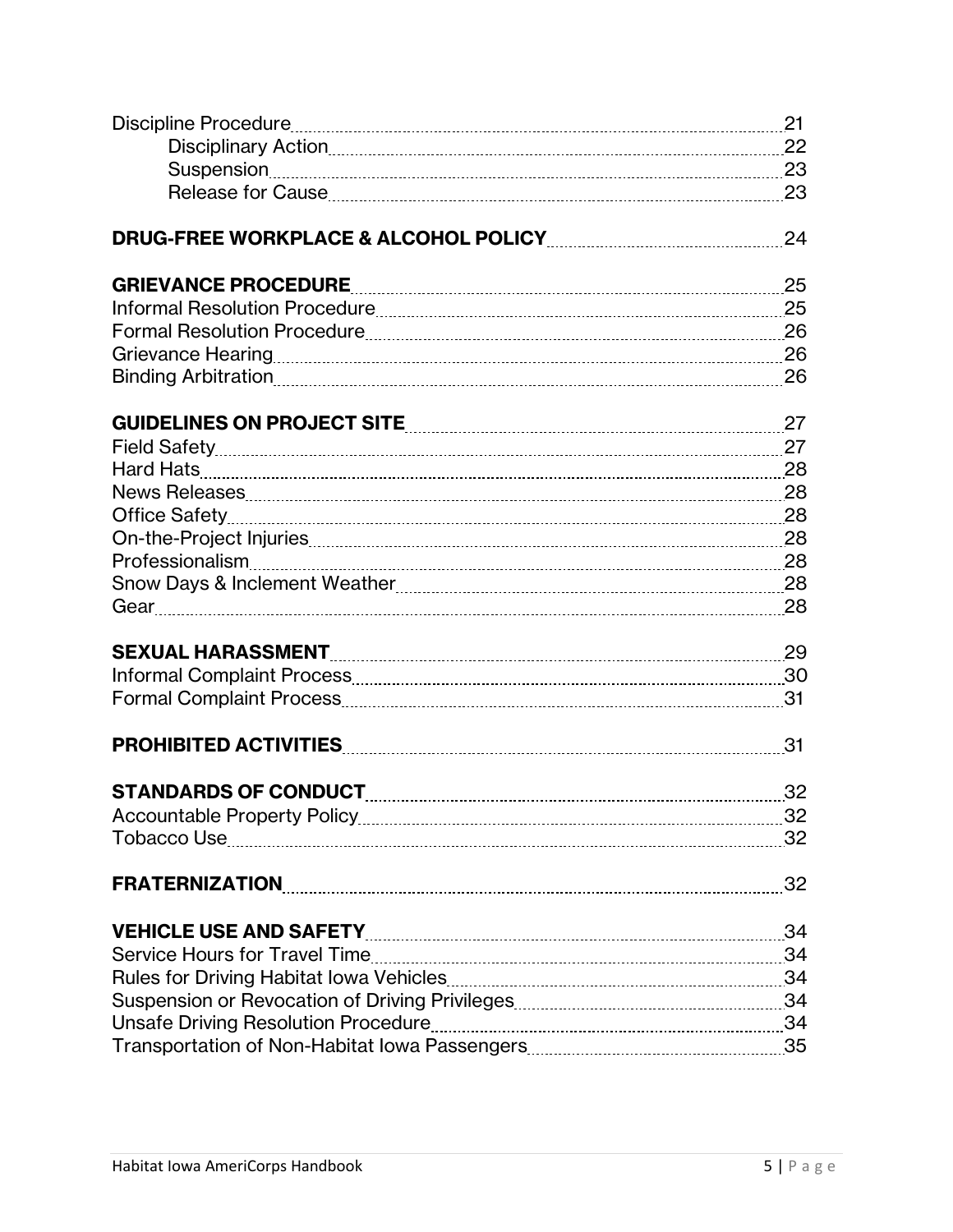## **ABOUT THE MEMBER HANDBOOK**

This handbook is intended to be used as a reference for you during your term as a Habitat Iowa member. It is a compilation of AmeriCorps, Habitat for Humanity International, and Habitat Iowa policies and procedures that guide our program operations. This handbook does not act as a service agreement, rather it serves as a supplement to your Member Service Agreement. Every effort is made to keep this handbook up to date but be aware that the policies and regulations herein are subject to change.

This Handbook should not be construed as, and does not constitute, a contract of service. The relationship between you, Habitat Iowa, and your Host Site is outlined in your Member Service Agreement (MSA). Please refer to that document for details.

## **HABITAT IOWA OVERVIEW**

#### **MISSION**

Seeking to put God's love into action, Habitat for Humanity brings people together to build homes, community, and hope.

#### **VISION**

A state and world where everyone has a decent place to live.

#### **FOCUS AREAS**

Habitat Iowa and our Habitat Host Sites focus our program activities on the following goal areas:

- Construction of Affordable Housing; including new construction, rehabilitation, and recycling of current housing stock.
- Affordable Housing Repair; including programs such as Rock the Block and Helping Hands
- Volunteer Coordination; providing scheduling, guidance, and training to our volunteers
- Family Service Coordination; providing scheduling, program information, and training to our Habitat homebuyers and applicants
- Disaster Recovery; including debris removal, repairs, sandbagging, and mucking-and-gutting.

#### **GOVERNANCE**

Habitat Iowa receives funding for its AmeriCorps programs from Iowa Economic Development Authority, Volunteer Iowa (The Iowa Commission on Volunteer Service) through a competitive grant from the federal agency known as AmeriCorps.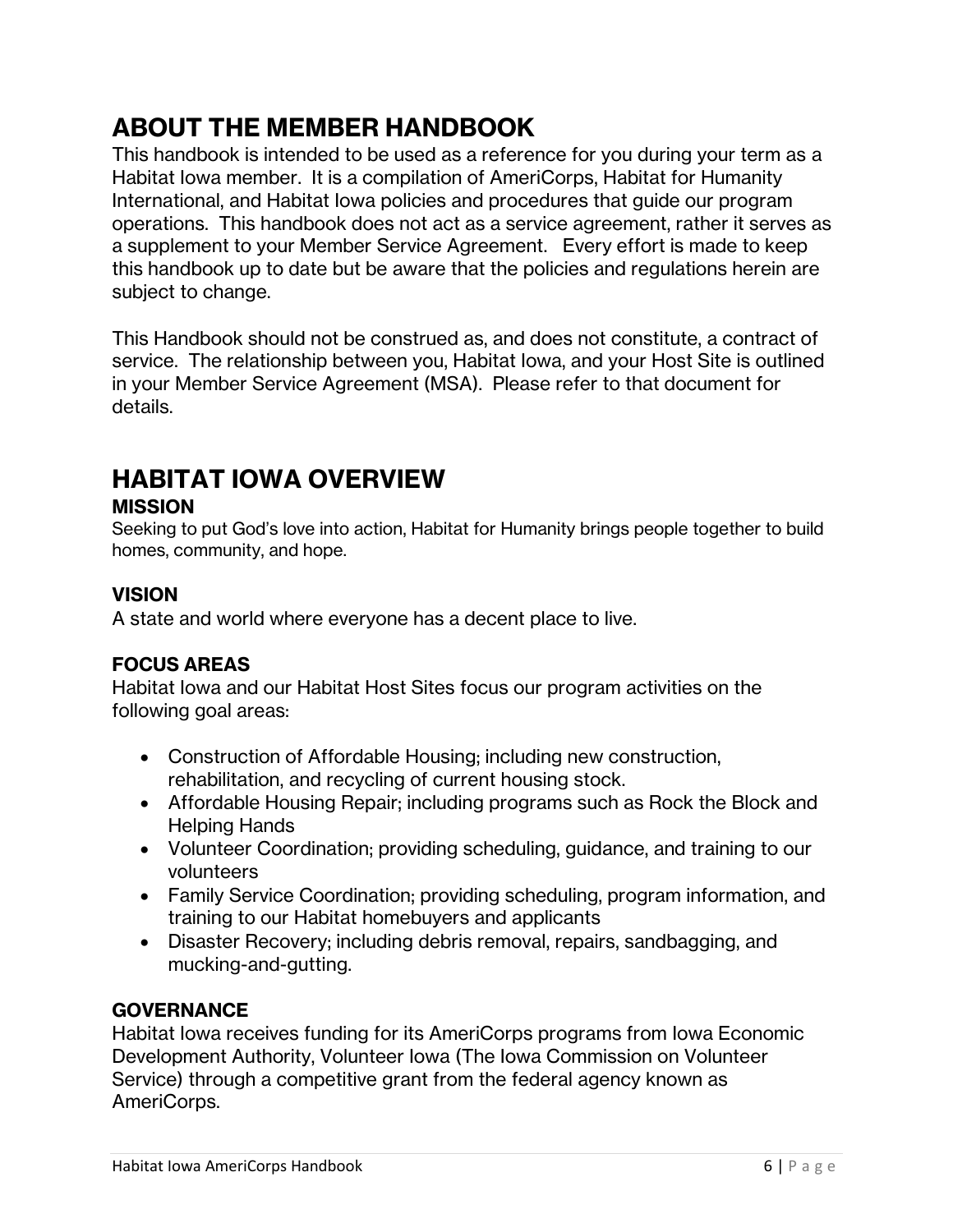Habitat Iowa maintains Host Site Agreements with a number of Habitat for Humanity affiliates throughout the state of Iowa. Our current Host Sites include: Greater Des Moines Habitat for Humanity, Cedar Valley Habitat for Humanity, Iowa Valley Habitat for Humanity, Iowa Heartland Habitat for Humanity, and a Mobile Response Team based out of Cedar Rapids, Iowa.

AmeriCorps is a national service movement that provides thousands of Americans of all ages and background with an opportunity to serve. Nationwide there are hundreds of AmeriCorps programs providing full and part-time service to communities in the areas of health and human needs, public safety, education, and the environment. The AmeriCorps website (www.americorps.org) has a full listing of programs by state and focus areas.

## **MEMBER BENEFITS AND RIGHTS**

#### **LIVING ALLOWANCE**

Members receive a bimonthly, taxable living allowance for their entire term of service (including holidays and vacation leave). The living allowance is provided to members in order to meet their basic living needs. Refer to the Member Service Agreement and Position Description for details regarding the living stipend or visit [www.iowahabitat.org/member-page](http://www.iowahabitat.org/member-page) .

- i. A member who starts late must extend his/her service period to the same number of weeks/days as others in their term of service in order to receive the full living allowance.
- ii. When members leave early (before their contracted exit date) their living allowance will cease.

Habitat Iowa payroll department issues direct deposits on the 15th and last day of each month. If the pay date falls on a Saturday or Sunday, the living allowances are deposited on Friday. Deductions, such as FICA and federal and state taxes (when applicable), will be withheld from each living allowance. Direct deposit, at an institution of the member's choice, is offered and encouraged.

Questions about lost or destroyed living allowance checks should be referred to the Habitat Iowa's Operations Manager. Members are responsible for obtaining a notarized affidavit reflecting that the check has been lost and not cashed before a warrant check can be reissued.

It is the member's responsibility to have a current address and phone number on file at the Habitat Iowa Office to ensure that all necessary information and member living allowances can be received in a timely manner.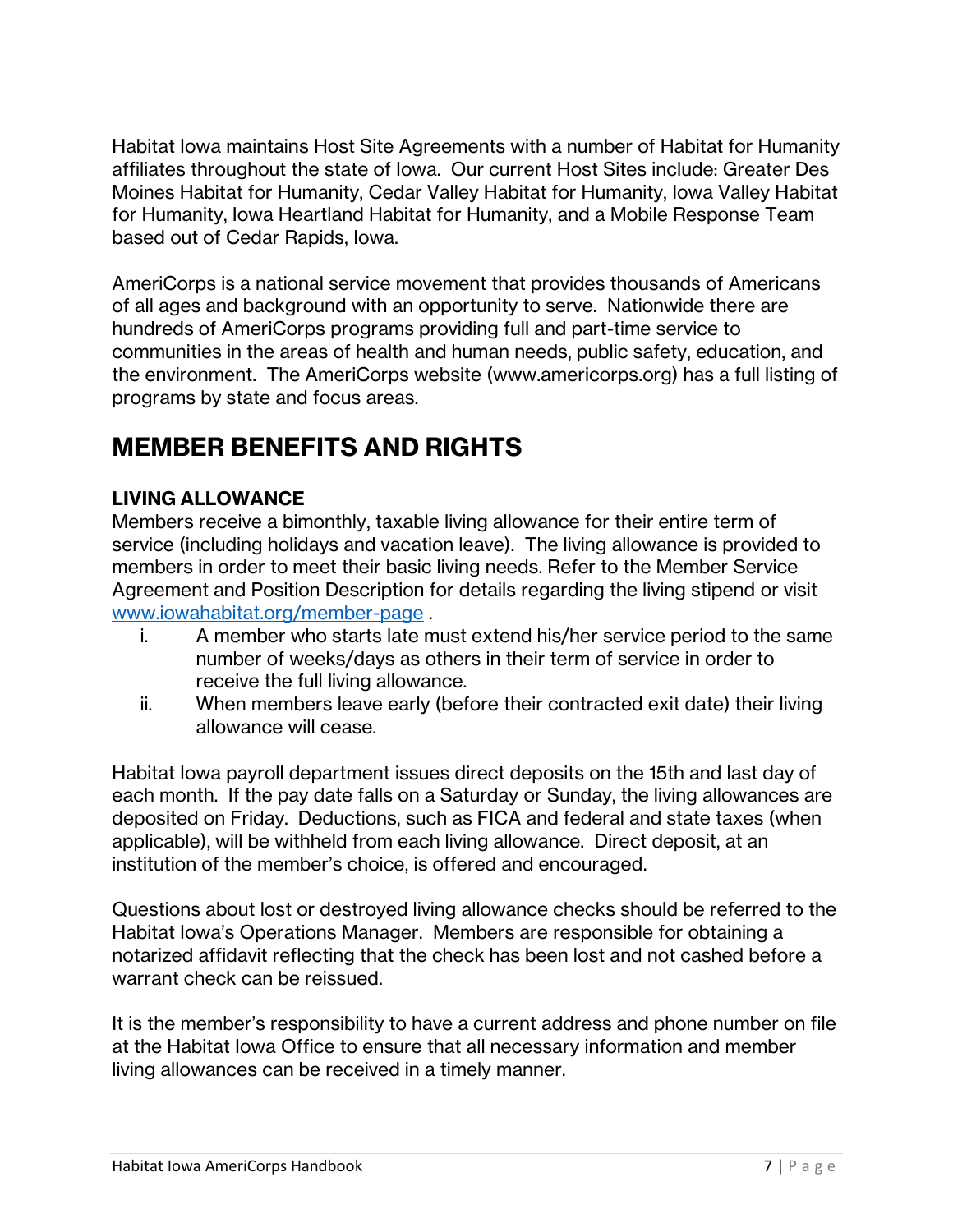A member who has been temporarily suspended from service receives no living allowance while suspended.

#### **EDUCATION AWARD**

Upon successful completion of a term of service, members are eligible for an AmeriCorps Education Award to pay for higher education and to repay qualified student loans.

Educational award increases each year in correlation with federal Pell grant and is not controlled by Habitat Iowa programming. To find the most up to date education award amounts visit [www.iowahabitat.org/member-page.](http://www.iowahabitat.org/member-page)

| <b>Participation Type</b> | # of Minimum Hours | <b>Amounts</b> |
|---------------------------|--------------------|----------------|
| Full-Time                 | 1,700              | \$6345         |
| Three-Quarter-Time        | 1,200              | \$4,441.50     |
| Half-Time                 | 900                | \$3172.50      |
| Quarter-Time              | 450                | \$1678.57      |
| Minimum-Time              | 300                | \$1342.86      |

The amounts for the 2021-22 program year are as follows:

#### **FORBEARANCE**

You may apply for student loan forbearance about two weeks after your start date at my.americorps.gov. You are eligible to have the repayment of certain student loan(s) postponed while earning an education award. You must confirm this forbearance with your loan holder(s) and complete a Forbearance Request for National Service Form(s) at my.americorps.gov.

Under this forbearance, interest continues to accrue on qualified loans during your term of service. Upon successful completion of your service, AmeriCorps the agency will pay, on your behalf, all or a portion of the interest that accrued during the service period. If you are a member who completes your service within one year, one hundred percent of the interest accrued during your service will be paid by the AmeriCorps the agency. If you fail to complete your hours due to a compelling personal circumstance AmeriCorps the agency will pay a smaller percentage of the accrued interest. In either case, interest payment will not be deducted from your Education Award. The interest amount the Corporation pays on your behalf is taxable and will be reported to the Internal Revenue Service (IRS). If your student loan(s) are in default, they are most likely not eligible for forbearance. If your loans went into default prior to your enrollment as an AmeriCorps member, you can attempt to negotiate with the loan holder or collection agency to request an administrative forbearance to resolve the delinquency at the time this request is processed and ask that they add the interest to the balance of your loan.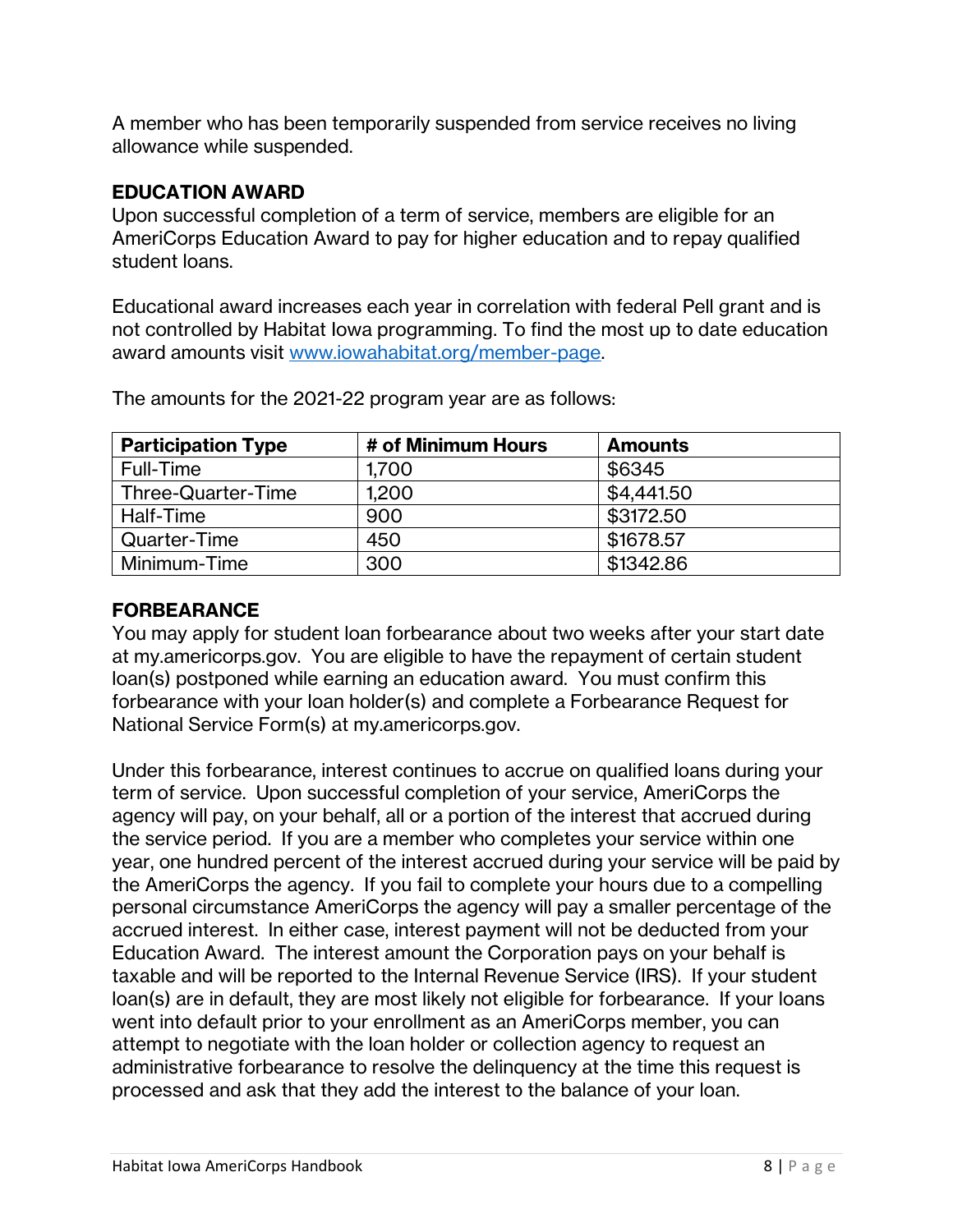#### **MEDICAL COVERAGE**

Member serving in a full-time capacity of 32 hours or more a week for at least 6 months may be eligible for medical coverage. Member medical coverage begins on the first day of service and ends on the last day of the month in which you serve. Family members are not eligible for medical coverage.

A request for medical coverage form will be provided to members as part of their onboarding paperwork. Habitat Iowa will process the requests and will enroll interested members through our insurance agent, Relation Insurance. Medical insurance is underwritten by Cigna. Gerber underwrites the AD&D portion of the plan.

More information regarding the Corps Network's AmeriCorps Member Health Plan is available at [www.iowahabitat.org/americorps-healthcare](http://www.iowahabitat.org/americorps-healthcare)

#### **MAP MEMBER ASSITANCE PROGRAM:**

All Habitat Iowa members and their families are eligible to use the MAP (Member Assistance Program) which is a EAP program. This is program that allows members to access mental health counselors, life coaches, financial advisors, lawyers and more. [More](https://www.iowahabitat.org/americorps-map) information at [www.iowahabitat.org/americorps-map](http://www.iowahabitat.org/americorps-map)

#### **HOUSING REIMBURSEMENT:**

A \$200 monthly rental reimbursement is available to those serving in a contracted full -time capacity service position and with a rent or mortgage payment. Reimbursement of \$200 will be provided monthly after receipt of payment is provided.

Monthly receipts must be sent to the operations manager by the 9<sup>th</sup> of each month and will be directly deposited with the next paycheck. No late receipts will be accepted.

More information can be found in the Housing Reimbursement Policy.

#### **CHILDCARE ASSISTANCE**

Application and more information at [www.americorpschildcare.com](http://www.americorpschildcare.com/)

The AmeriCorps Child Care Benefit Program is available for qualified, active, fulltime AmeriCorps State and National, VISTA, NCCC, and FEMA Corps Members who need the benefit to serve; eligibility requirements are listed below for each AmeriCorps program. Child care benefits are paid directly to qualified child care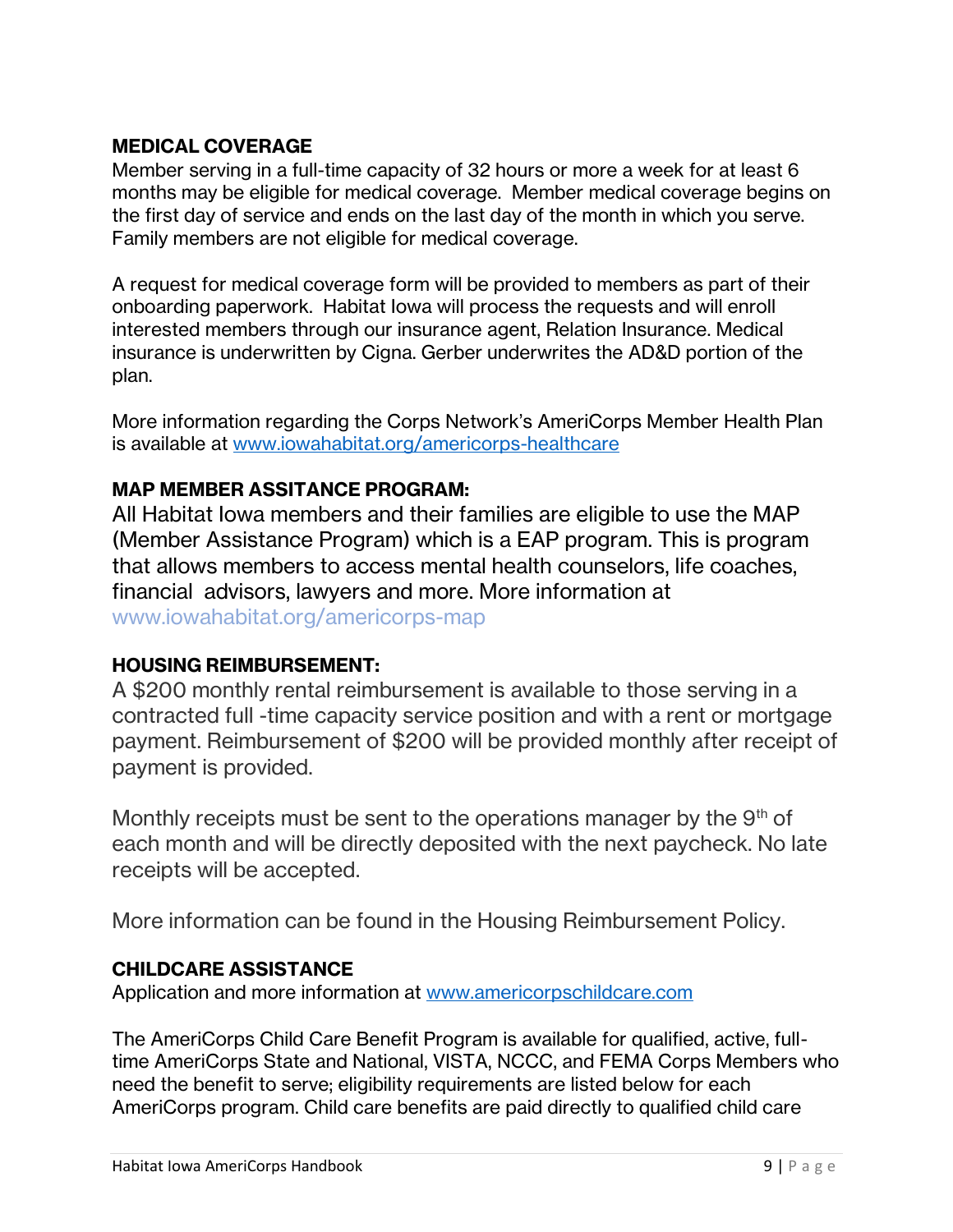providers for all or of part of the member's child care costs during their active time of service with AmeriCorps; child care benefit payments cannot be paid directly to AmeriCorps members. Child care benefits may not exceed applicable payment rates as established in the state in which the child care is provided under the [Child](https://www.americorpschildcare.com/downloads/Child_Care_and_Development_Block_Grant_Act_of_2014.pdf)  [Care and Development Block Grant Act of 2014 42 USC 9801.](https://www.americorpschildcare.com/downloads/Child_Care_and_Development_Block_Grant_Act_of_2014.pdf)

- member's family must be income-eligible and the child(ren)'s caregiver must be considered a legal provider in the state.
- AmeriCorps Child Care Benefits Program is operated by AmeriCorps not Habitat for Humanity of Iowa. Habitat Iowa can help you through the process, but involved with selection, payment, or other issues.
- AmeriCorps pays up to 100% of the current market rate of childcare costs for eligible members who select qualified childcare providers. Reimbursement rates and eligibility are based on locally established guidelines

#### **WORKERS' COMPENSATION INSURANCE**

Habitat Iowa provides Workers' Compensation Insurance to all members receiving a living allowance. Workers' Compensation Insurance covers on-the-job injuries.

Member responsibilities:

- 1. Members who have physical limitations or special medical conditions, including allergies and reactions to stings, should notify their Site Supervisor and Habitat Iowa staff in writing as soon as possible.
- 2. If a member has an accident or injury while serving, s/he must report the accident immediately to his/her Site Supervisor. In the absence of the Site Supervisor, other Host Site staff must be informed by calling the Center.
- 3. After the initial verbal report, the member must complete an Accident/Incident Report, detailing the injury or occupational disease, and submit it to their immediate supervisor within 24 hours. The form must also be faxed or given to Iowa Habitat staff within 24 hours of the incident.
- 4. Habitat Iowa will submit a claim within 48 hours of the incident. To facilitate proper filing of a claim, members and/or their supervisors are encouraged to call Habitat Iowa immediately to provide the designated staff person the information necessary to file a claim. The staff person notifies the Workers' Compensation office of the claim.
- 5. The member may lose the right to receive Workers' Compensation benefits if the incident is not reported in a timely manner.
- 6. Members have up to one year to file a claim on an incident that has been reported.
- 7. Members must have the medical provider submit all billings to the Workers' Compensation Insurance provider.
- 8. The member is expected to perform alternative service opportunities offered by Habitat Iowa staff in the case that s/he is unable to return to his/her regular service position.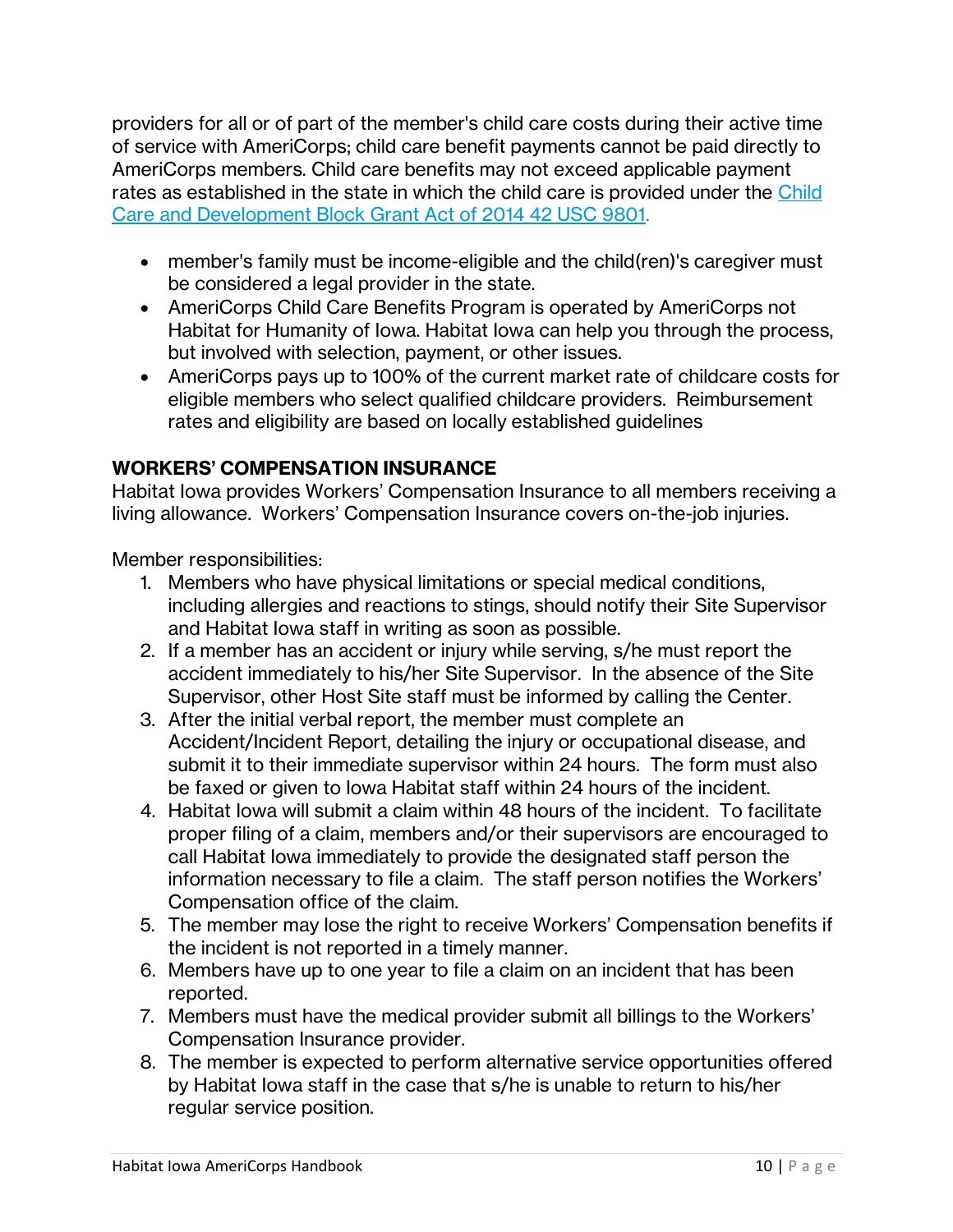Habitat Iowa's responsibilities include:

- 1. Habitat Iowa supplies forms for reporting accidents and furnishes additional information about Workers' Compensation upon request.
- 2. Workers' Compensation insurance pays certain medical and rehabilitation expenses within the limits of the law.
- 3. Members will not be credited with service hours for hours missed due to injury.
- 4. Habitat Iowa staff will work with the member to find alternative service opportunities if the member is unable to serve at his/her regular service position.
- 5. If the member is unable to perform any service due to injury, service suspension or compelling personal circumstances will be considered at the Director's discretion.

#### **REQUEST TO LEAVE PROGRAM DUE TO A COMPELLING PERSONAL CIRCUMSTANCE**

If a member is unable to complete his/her service obligation due to illness or personal issues beyond his/her control and that were unforeseen at the time of entry into Habitat Iowa, the Program Director, upon request or upon his/her own initiative, may release the member for Compelling Personal Circumstance. In the case of a Compelling Personal Circumstance, the member may choose to leave the program completely or suspend their service year. Compelling personal circumstances include:

- 1. Those that are beyond the participant's control, such as, but not limited to:
	- a. A participant's disability or serious illness;
	- b. Disability, serious illness, or death of a participant's family member if this makes completing a term unreasonably difficult or impossible; or
	- c. Conditions attributable to the program or otherwise unforeseeable and beyond the participant's control, such as a natural disaster, a strike, relocation of a spouse, or the nonrenewal or premature closing of a project or program, that make completing a term unreasonably difficult or impossible;
- 2. Those that the Corporation has, for public policy reasons, determined as such, including:
	- a. Military service obligations;
	- b. Acceptance by a participant of an opportunity to make the transition from welfare to work;
	- c. Acceptance of an employment opportunity by a participant serving in a program that includes in its approved objectives the promotion of employment among its participants.

Compelling personal circumstances do not include leaving a program: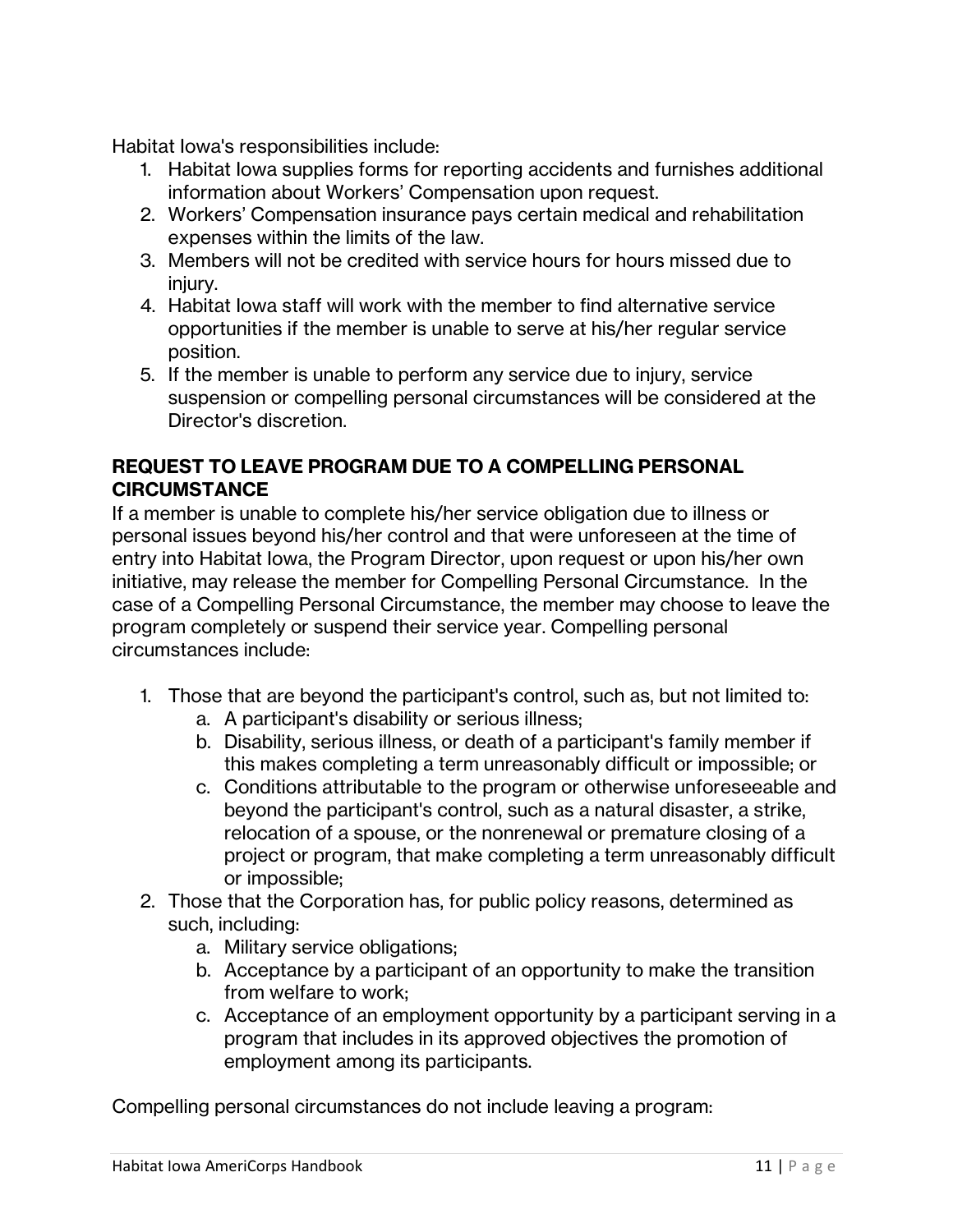- 1. To enroll in school;
- 2. To obtain employment, other than in moving from welfare to work or in leaving a program that includes in its approved objectives the promotion of employment among its participants;
- 3. Because of dissatisfaction with the program.

Under a Compelling Personal Circumstance, the Program Director may either:

- 1. Exit the member from the program and authorize a pro-rated award, as long as the member has served at least 15 % of his/her term of service; or
- 2. Suspend the member's term of service. Conditions of a suspended term of service include:
	- a. The member may return to Habitat Iowa or to a similar AmeriCorps program. There is no guarantee the member will have the same position when s/he returns.
	- b. The member will not accrue service hours or receive benefits during this period.

Members must apply for Compelling Personal Circumstances in writing, using the following method:

- 1. Clearly state a concise request for release from service due to a compelling personal circumstance. This request must be signed and dated.
- 2. Provide detailed information. What is the situation? How has the situation affected your ability to complete a term of service?
- 3. Provide back-up documentation such as doctor's records or letters, legal records, and/or letters from "experts." Documentation needs to clearly relate to the situation.

#### **Any member who leaves Habitat Iowa without obtaining a release for Compelling Personal Circumstances is considered released for cause and will not receive an education award.**

#### **JURY DUTY**

AmeriCorps members selected to serve as jurors continue to accrue normal service hours and continue to receive all benefits, including living allowance, regardless of any reimbursement received from the court.

#### **NON-DISCRIMINATION POLICY**

Habitat for Humanity of Iowa, Habitat affiliates, members, and its sponsors shall comply with all applicable state and federal rules and regulations which prohibit discrimination on the basis of race, color, creed, religion, national origin, age, gender, gender identification, gender expression, sexual orientation, marital status, political affiliation, or the presence of any sensory, mental or physical disability. Inquiries regarding compliance and/or grievance procedures may be directed to your Program Director or the Executive Director of National Community and Service Programs.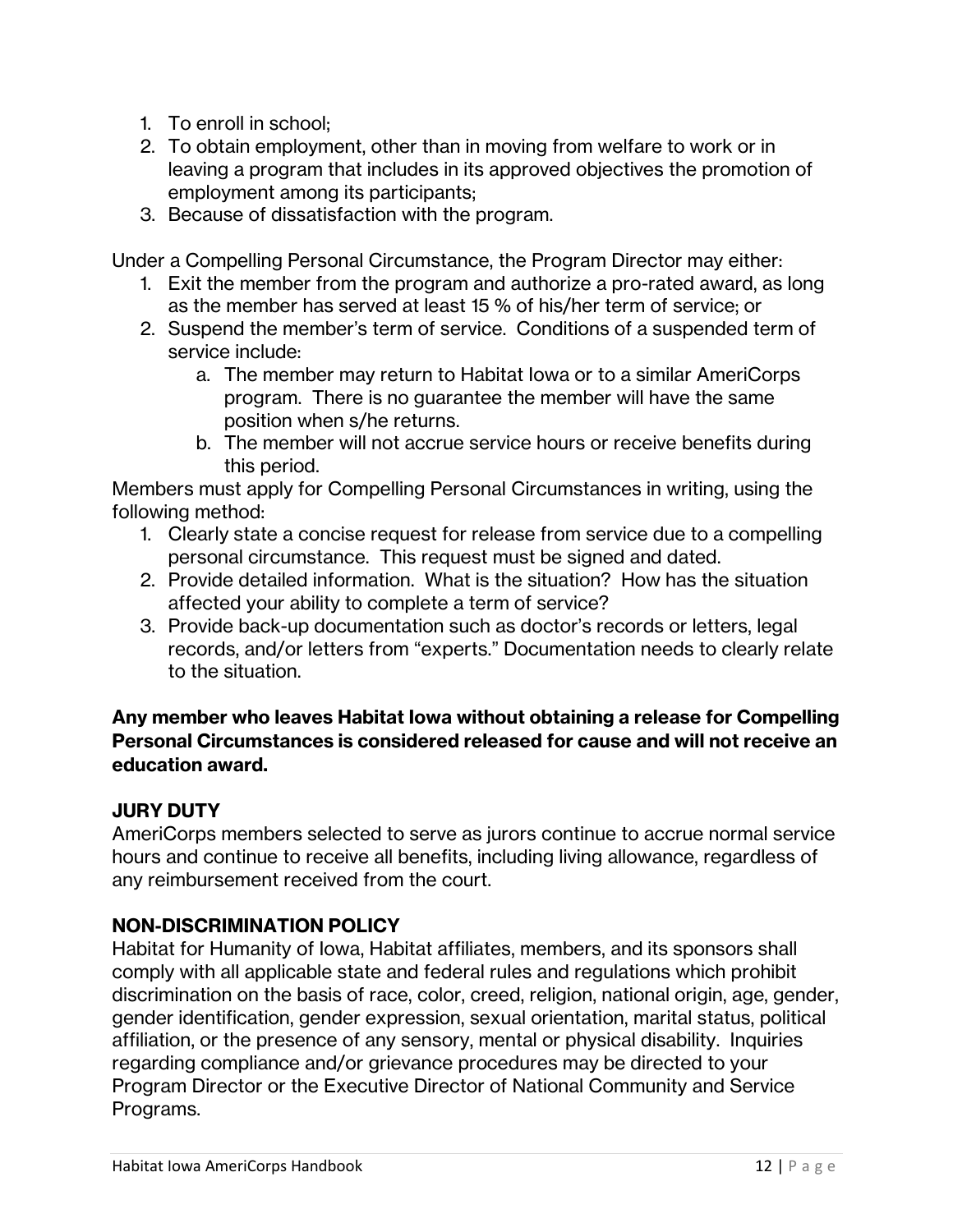#### **REASONABLE ACCOMMODATION**

Habitat Iowa and its Sub-Grantee programs will provide reasonable accommodation to the known mental or physical disabilities of members. Member selection and project assignments are made without regard to the need to provide reasonable accommodation.

#### **ARMED FORCES RESERVES**

To the extent possible, Habitat Iowa seeks to minimize the disruption in members' service because of discharging responsibilities related to service duties. If members have a choice of when to fulfill their annual two-week active duty requirement, they should do so when it will not disrupt their AmeriCorps service. In instances where the dates of active duty are inflexible and conflict with Habitat Iowa service, members will be granted a leave of absence for the two-week period of active duty in the Reserves.

Members may not receive time off for additional Reserves-related service beyond the two-week active duty period. No service credit is earned for once-a-month weekend service in the Reserves.

Habitat Iowa credits members for service hours during their two-week active duty in the Reserves if it occurs during their service year. The member receives credit for the number of hours s/he would have served during that period had there been no interruption.

Habitat Iowa continues to pay the living allowance and provide health care and childcare coverage for the two-week active duty period.

#### **UNEMPLOYMENT INSURANCE**

AmeriCorps members are considered volunteers, not employees. Therefore, members are not eligible for unemployment insurance benefits based on their AmeriCorps service.

#### **VOTING**

Habitat Iowa allows members to register during service hours, and the time spent on registering to vote is counted as development hours. Members who are unable to vote before or after service hours will be allowed to do so during service time without incurring any penalties.

### **REQUIREMENTS AND CONDITIONS OF SERVICE HOURS OF SERVICE**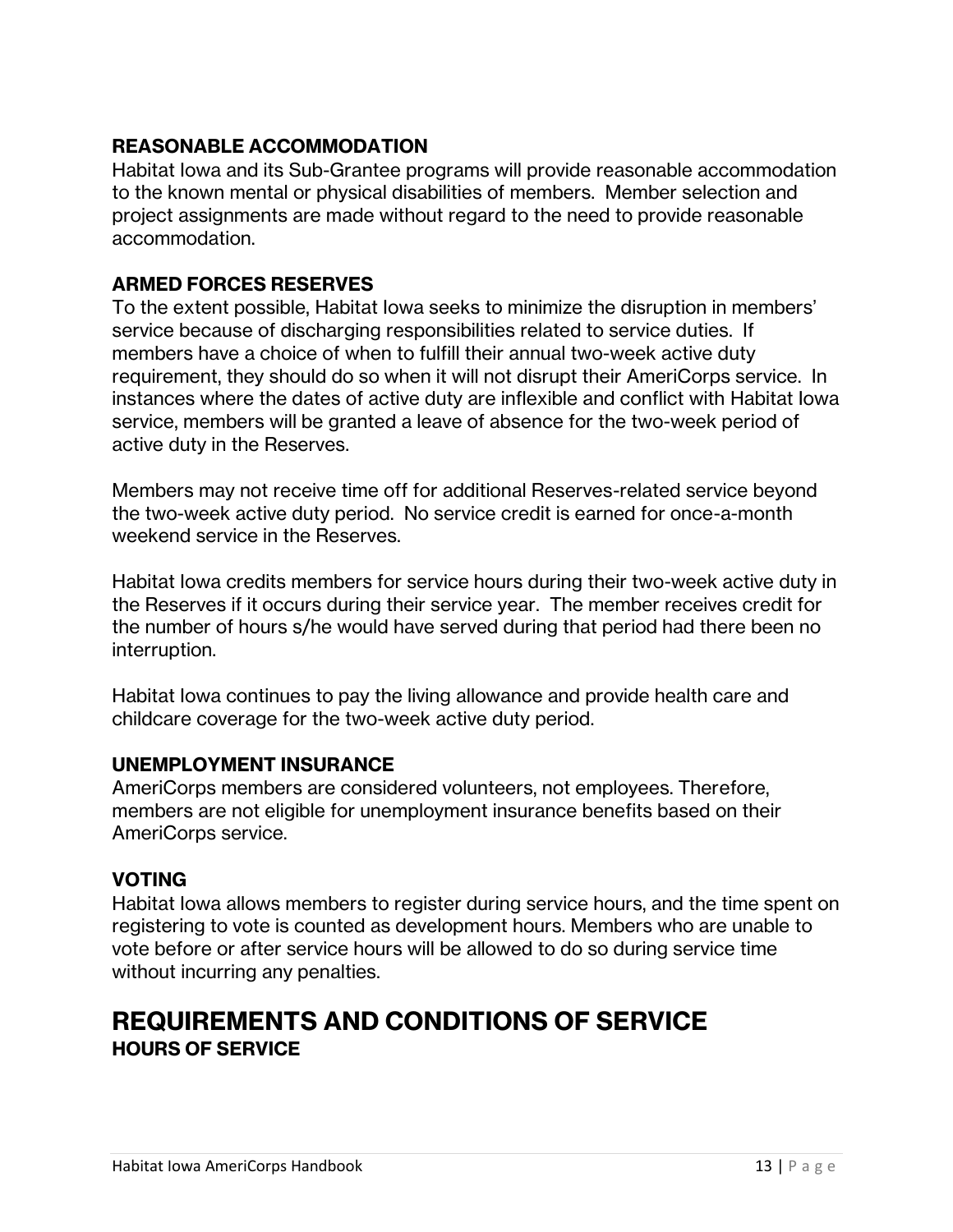All AmeriCorps members are required to serve a minimum number of hours; complete the hours within a contracted date range, and maintain an average amount of hours served weekly all outlined in the member service agreement.

| <b>Position Title</b>     | <b>Minimum</b> | Recommended  | Length of   | Average      |
|---------------------------|----------------|--------------|-------------|--------------|
|                           | <b>Hours</b>   | <b>Hours</b> | <b>Time</b> | weekly hours |
| <b>Full Time</b>          | 1700           | 1720         | 52 weeks    | $36 - 40$    |
| <b>Three Quarter Time</b> | 1200           | 1220         | 37 weeks    | $36 - 40$    |
| <b>Half Time</b>          | 900            | 916          | 28 weeks    | $36 - 40$    |
| <b>Quarter Time</b>       | 450            | 458          | 13 weeks    | $36 - 40$    |
| Minimum Time              | 300            | 308          | 9 weeks     | $36 - 40$    |
| <b>Half Time</b>          | 900            | 916          | 52 weeks    | 20           |
| <b>Quarter Time</b>       | 450            | 458          | 26 weeks    | 20           |

However, Habitat Iowa schedules and recommends that all members serve minimum additional hours such as 1720 instead of 1700 to ensure extra cushion in case hours are disallowed. This occurs when officials review timesheets and remove hours they deem incorrect. For example, if a member placed hours on a federal holiday or Sunday. Those hours could be erased after service is complete making the member unsuccessful in their completion of service.

Members are required to successfully complete all their specific program requirements and to serve for the entire term of service, even if the hours requirement has been satisfied before the end of the term of service. Members who serve more than the required number of hours of service do not receive additional compensation.

Members are allowed to successfully end service up to 4 weeks early if they have secured approval from the host site and the AmeriCorps program director. The member must have met all program exiting requirements before an early exit is considered. When a member exits early successfully, the living allowance payments will end and the education award will be released in full.

#### **TYPE OF HOURS**

A term of service consists primarily of Community Service and Member Training activities. Members can devote up to 20% of their term of service to Member Training. While members can participate in a narrow scope of fundraising activities (see Prohibited Activities for guidelines), Habitat Iowa discourages this activity unless permission is received in writing from Habitat Iowa prior to the fundraising activity. Fundraising is limited to a maximum of 10% of their term of service and must have prior approval from the AmeriCorps Program Director.

#### **SERVICE HOURS**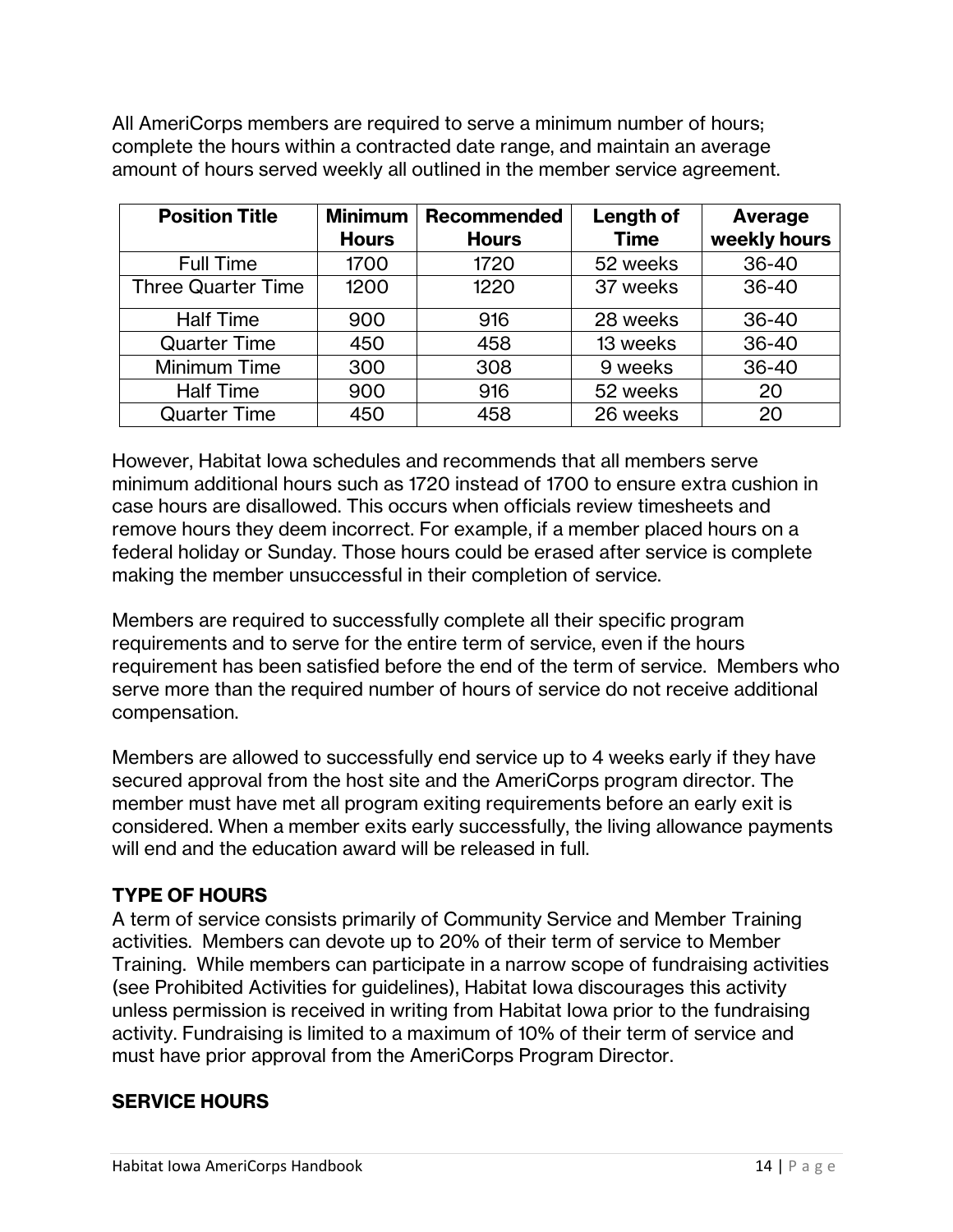Member will spend a majority of their hours completing service hours (80%+). This is all the time that a member is serving and not training.

#### **Examples of Service Hours:**

- 1. Day to day activities on a construction site
- 2. Driving to construction site
- 3. Creating flyers for a community event

#### **MEMBER TRAINING**

Habitat Iowa is committed to providing members with opportunities to develop both personally and professionally during their service year. AmeriCorps members participate in a Member Development Program with the following goals:

- 1. Gain a greater appreciation and understanding of Habitat for Humanity's goals, safety procedures, and programs.
- 2. Explore the community and its resources and plan successful service projects that respond to real community needs and emergencies.
- 3. Coordinate, implement and evaluate a service project addressing an important community need.
- 4. Increase life, leadership, and/or employment skills and foster positive attitudes that value lifelong citizenship and service.

Members can expect to spend between 10% and 20% of their service year in activities involving training and development. Member Development will be explained in detail during the member's Pre-Service Orientation. Host Sites are encouraged to work with their member in examining the member's individual development goals as the site may have opportunities available that a member can explore and develop.

At a minimum members must have 1 training hour recorded on the first timesheet showing orientation to the host site and program. This will be many hours.

#### **Examples of Training hours**:

- 3. Orientation on the member's first day
- 4. Going to conference
- 5. Listening to a webinar on construction safety.

#### **SERVICE HOURS FOR TRAVEL TIME**

Habitat Iowa members can only accrue service hours for travel time if they are conducting Habitat Iowa business and one of the following:

1. They are traveling in a Habitat Iowa vehicle to or from a Habitat Iowa event.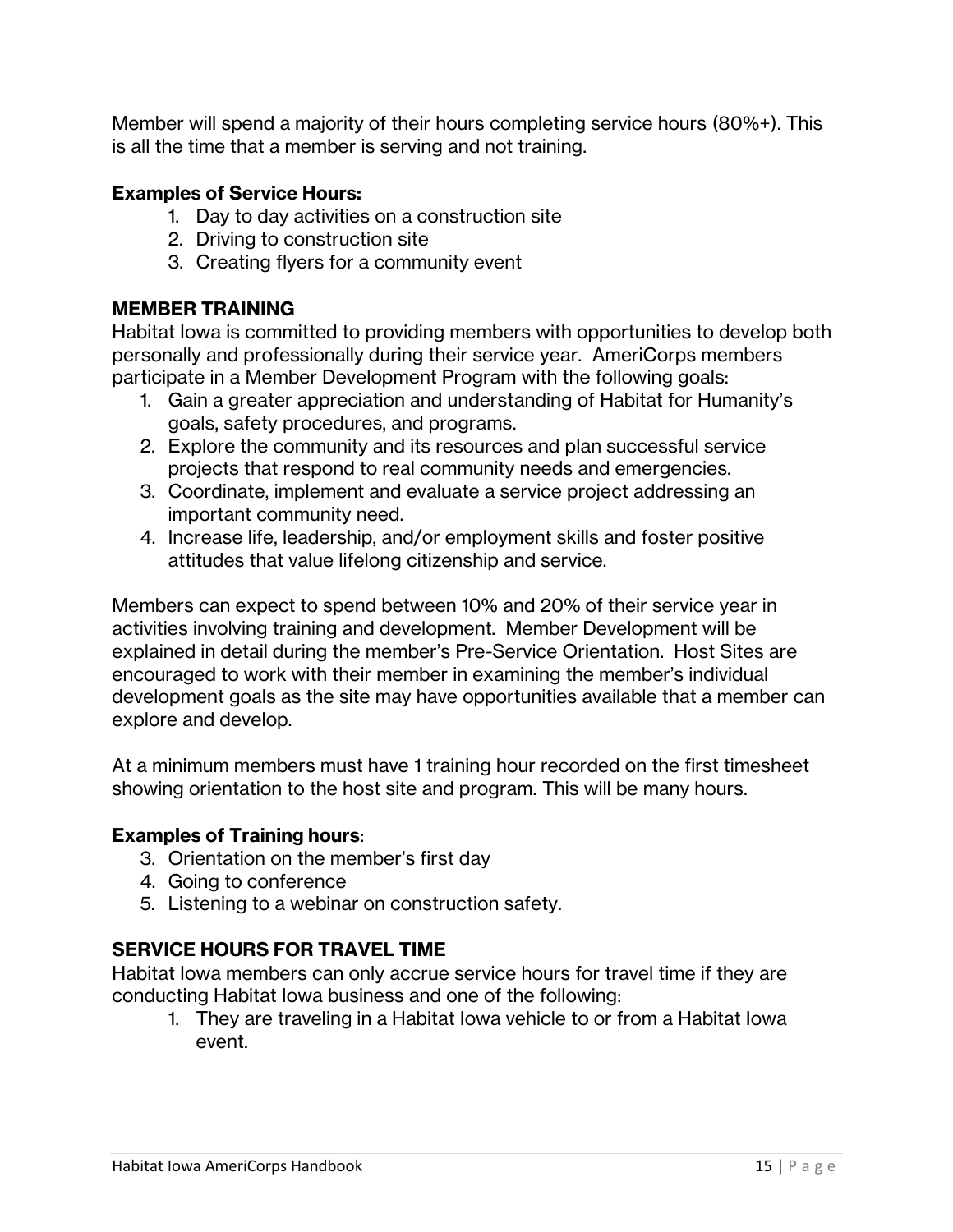- 2. They have obtained explicit permission and training from their sponsor to travel in a sponsor vehicle in order to fulfill the needs of the placement, and the sponsor explicitly assumes the member's travel liability.
- 3. They have obtained explicit permission from their sponsor to travel in a personal vehicle and the sponsor provides mileage reimbursement; and
- 4. They have obtained explicit permission from their appropriate Habitat Iowa staff to drive in a personal vehicle to attend a Habitat Iowa event.

Regular travel to and from the member's "primary duty station" (for IP members, their placement site; for FT members, the established staging area) and his/her residence shall not be "credited" with service hours. Habitat Iowa vehicles are used to support service projects, to provide transportation to relevant training and events or to provide support to the residential program. Use of the vehicles by members must be approved in advance by the appropriate Habitat Iowa staff, unless it is a medical emergency. Members must understand that all liability falls on the member's automobile insurance when driving their personal vehicle.

#### **TIMESHEETS**

Members are responsible for completing timesheets using the online program OnCorps. Timesheets are due on the 10<sup>th</sup> and  $25<sup>th</sup>$  of each month and are considered late on the 12th and 27th of each month. Please refer to Habitat Iowa staff for specifics about paperwork deadlines for your program. Instructions can be found at [www.iowahabitat.org/using-oncorps](http://www.iowahabitat.org/using-oncorps)

#### **HOURS COMPLETION**

To complete the required service hour commitment by the end of the term of service, absences must be held to a minimum. Some flexibility is built into the calendar to accommodate sick and personal leave. These hours do not count toward service accomplishment. All sick leave and personal leave from service or training must be made-up in accordance with the Make-Up Policy.

AmeriCorps Staff provide service hour benchmarks to guide the member progress on a quarterly basis. A member who falls significantly behind may be placed on a Disciplinary Contract and be required to make-up hours missed within a certain time frame.

#### **UNEXCUSED ABSENCES OR TARDINESS**

Timely attendance is important for our construction schedules and normal functions of an office. It shows respect for the projects, managers, and team members. When a member is late, they are disrupting the flow of the entire project and team.

If a member is going to be late for whatever reason, they should contact their supervisor in the manner that the supervisor wishes. Supervisors may prefer email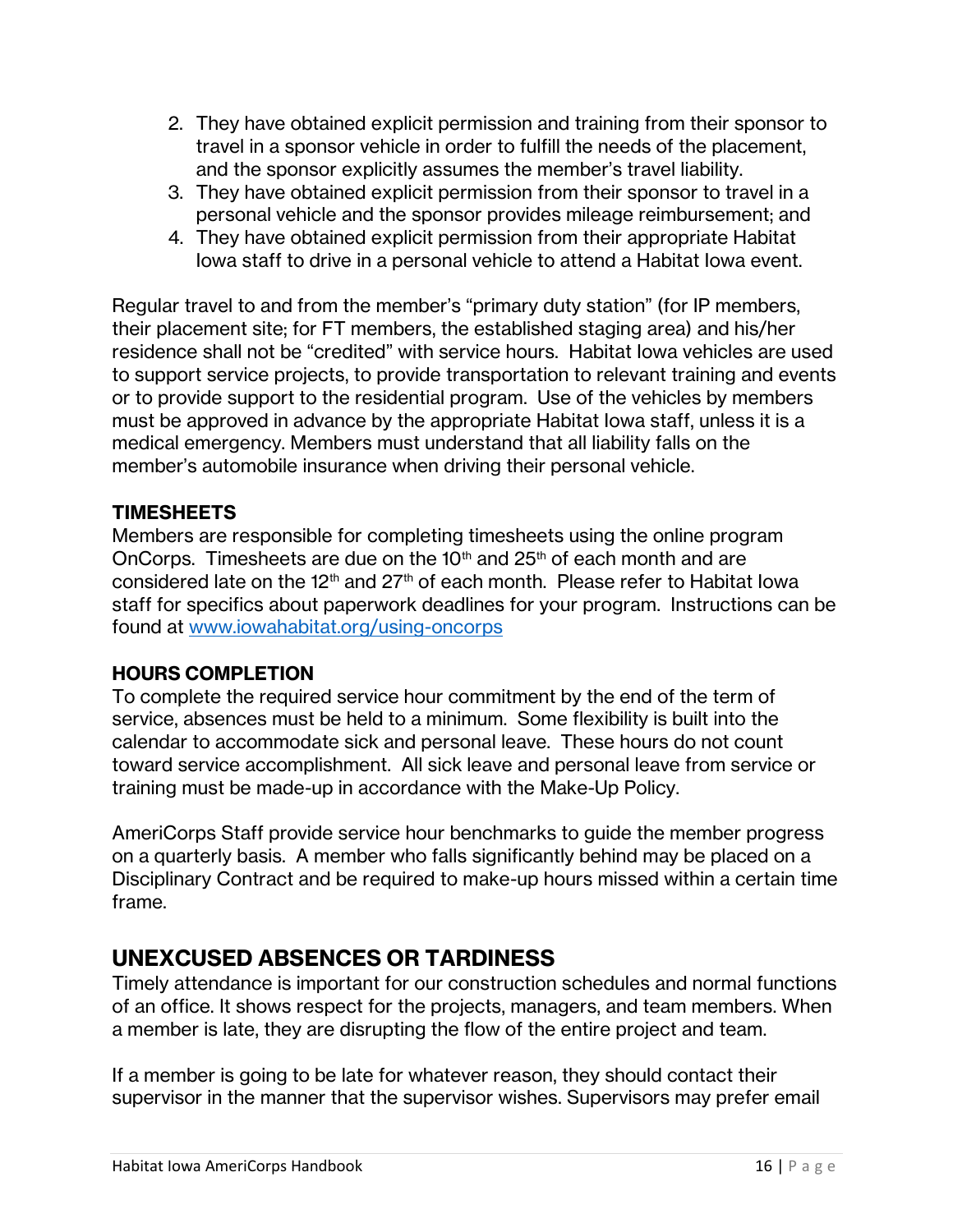or texting for example.

Mistakes will happen on occasion, but the tardiness becomes an issue for the supervisor and the team, the supervisor may start the disciplinary procedure (page 21-22).

- **First Day of unexcused absence**, the supervisor will reiterate the time off policy
- **Second Day of unexcused absence** member will be given a Statement of Responsibility seen as an official written warning with the program. Failure to comply with the State of responsibility will lead to release from term of service.
- **First unexcused tardiness** Supervisor will remind member of the importance of timeliness
- **Second unexcused tardiness** Supervisor will give member an official verbal warning
- **Third unexcused tardiness** member will be given a Statement of Responsibility seen as an official written warning with the program. Failure to comply with the State of responsibility will lead to release from term of service.

Member who are released from service (fired) will not receive the education award. Other benefits such as health insurance, childcare assistance, loan forbearance will also stop when fired.

## **TIME OFF / SICK LEAVE POLICY**

#### **NOTIFYING OF SICKNESS**

It is expected that members will from time to time be sick and need to call out of service due to illness or self-care needs. However, members need to help ease the sudden loss of a team member by following these steps:

- 1. Contact the supervisor as soon as reasonably possible when the member knows they will be out of service. But no later than 30 minutes before the shift starts. This will allow for supervisors to better plan for the team's daily activities. The sooner the better when it comes to calling out sick.
	- Contact the supervisor based on their preference. This could be email, text, or calling.
	- Notify your supervisor *as soon as possible* even if it is outside of scheduled service hours.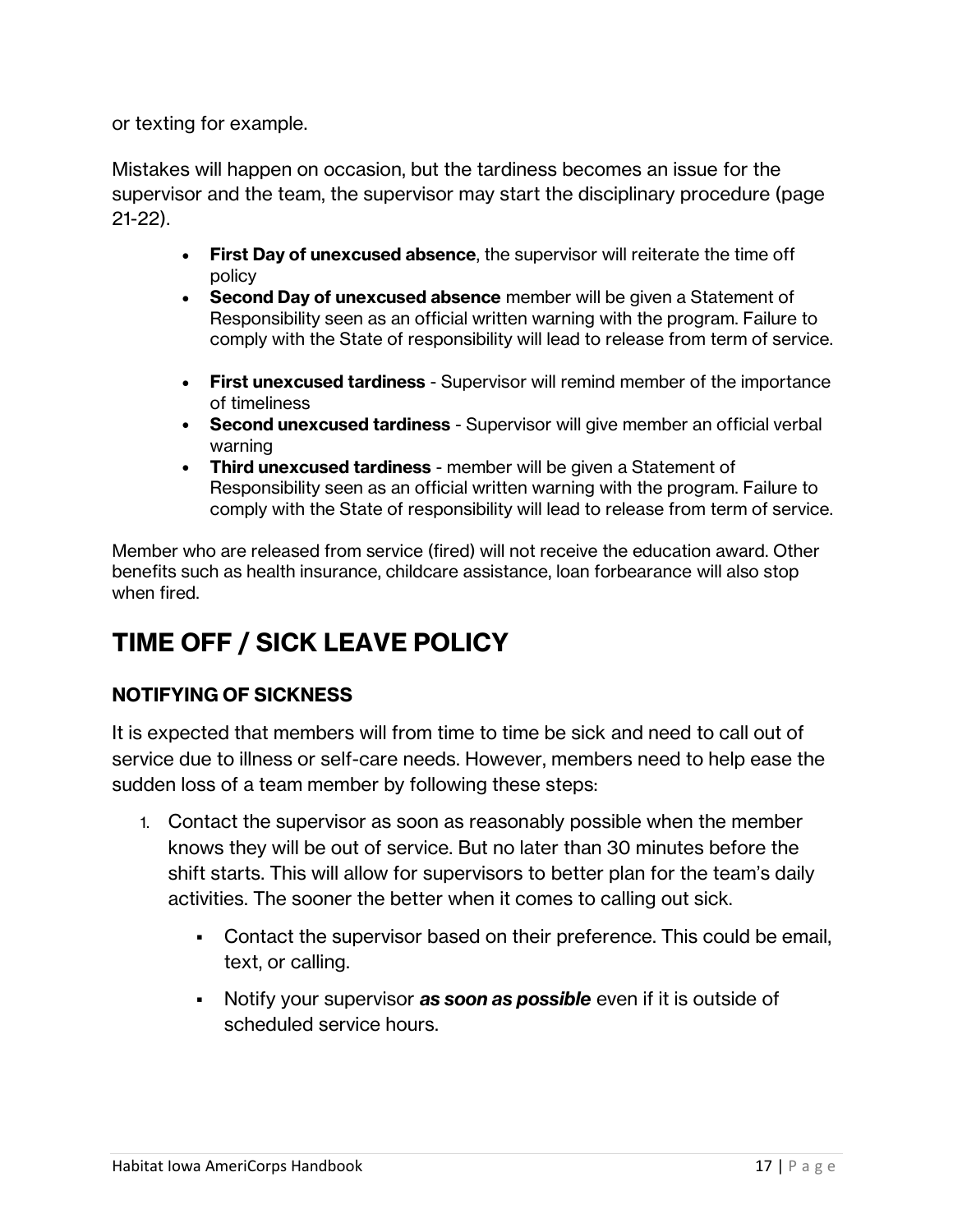- 2. If a member becomes ill during a normally scheduled service day, contact the supervisor immediately so the supervisor can help with closing the current project the sick member is apart of.
- 3. Employees who miss more than three (3) consecutive unscheduled days require a doctor's release to their supervisor permitting a return to service.
- 4. Unscheduled absences will be monitored. An employee will be counseled when the frequency of unscheduled absences adversely affects the operations of the department. If a member's absences are creating a problem for the team, but not 3 days in a row, the member will be counseled when the frequency of unscheduled absences adversely affects the operations of the department.

#### **REQUESTING SCHEDULED TIME OFF OF SERVICE:**

Some flexibility is built into the calendar to accommodate sick and personal leave. Members are ultimately responsible for ensuring they complete all service hour requirements.

Members should make every effort to maintain a regular service schedule. Personal appointments and time off should be scheduled around set service schedule and holiday breaks as much as possible. Members will be encouraged to stay on track to meet the minimum hours required per the member service agreement.

#### **STEP FOR TAKING TIME OFF**:

- Follow the policy outlined by the member's host site. If not policy is available, follow this policy
- You are required to request TIME OFF at least 7 days in advance of the requested time off, unless it is due to illness or an emergency. You need to contact your supervisor for approval. Approved time off is subject to supervisory approval, department staffing needs and established departmental procedures
- Members must also provide the supervisor with a screenshot or print out of the current hour status in OnCorps. Members must show that the average hours served is no more than 2 hours less than average hours needed to successfully complete. This is found in the OnCorps personal account at ia.OncorpsReports.com

#### **MAKE-UP POLICY**

Completion of the required service hour commitment is the responsibility of the individual member. Members who fall behind in hours are expected to organize and serve in special approved projects on their own time. There may be authorized make-up opportunities scheduled throughout the service year for members who are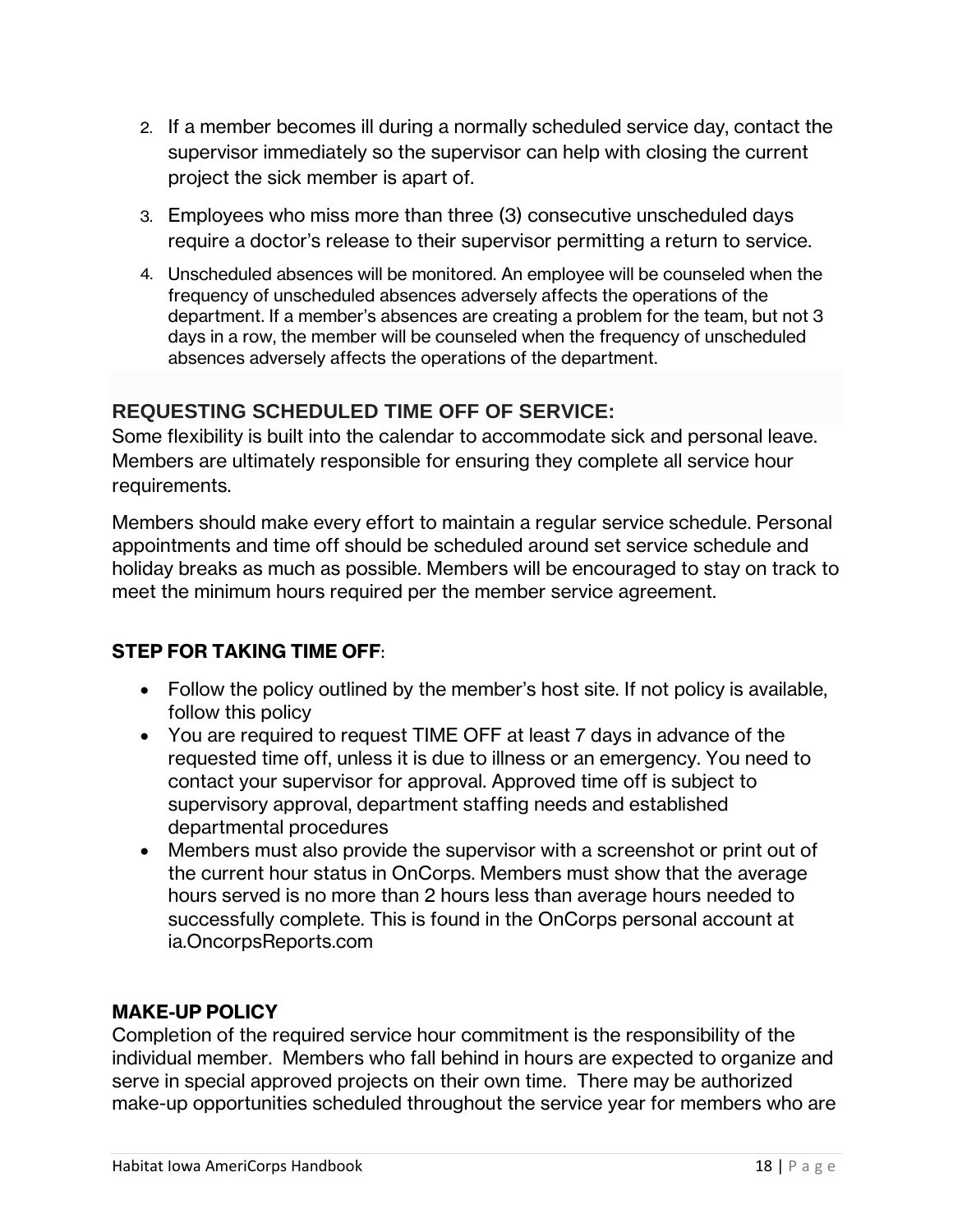not up to date on their hours. Some opportunities may be mandatory for members who are deficient in hours. Members may be required to make-up hours on weekends or during scheduled program breaks.

Make-up time is to be served with a preapproved community program consistent with the mission of Habitat Iowa or through preapproved training courses. For members placed with one sponsoring site, the sponsoring site is the priority site for serving make-up hours. If a member is unable to serve these hours at her/his placement (e.g., the supervisor has no additional projects for the member or if the organization is closed for a holiday), s/he may request to serve the hours at a different organization.

Please refer to your appropriate Program staff for make-up hour policy.

Make-up forms/logs are turned in with timesheets for the month in which the makeup time was completed. These can be found at [www.iowahabitat.org/member-page.](http://www.iowahabitat.org/member-page) For members utilizing the make -up trainings they are required to complete a pre and post reflection after each training session. The instructions and assignments can be found at [www.iowahabitat.org/member-training](http://www.iowahabitat.org/member-training)

#### **SERVICE AND TRAINING EVENTS**

Attendance is required at all Habitat Iowa and AmeriCorps events marked as such on the calendar. These events may be scheduled on a weekend or a holiday.

Service events promote community within Habitat Iowa, with other AmeriCorps programs, and throughout the community at large. These events are also great opportunities to share your service activities with the public.

Training events provide members with the skills and knowledge necessary to complete their service. Hours spent at these events count as development hours. Please refer to your specific program for training agenda and make-up procedures.

#### **REQUIRED TRAININGS**

Habitat Iowa has a series of required trainings for members. Instructions for how to access and utilize the training is at [www.iowahabitat.org/member-training](http://www.iowahabitat.org/member-training) In order to be completed, members must complete the necessary assignments and quizzes with each training required.

- Orientation part 1 What is Habitat and AmeriCorps?
- Orientation Part 2 Using the education award? How to talk about service?
- Competent Person Safety Required for construction americorps members
- History of Habitat Required for all members serving more than 3 months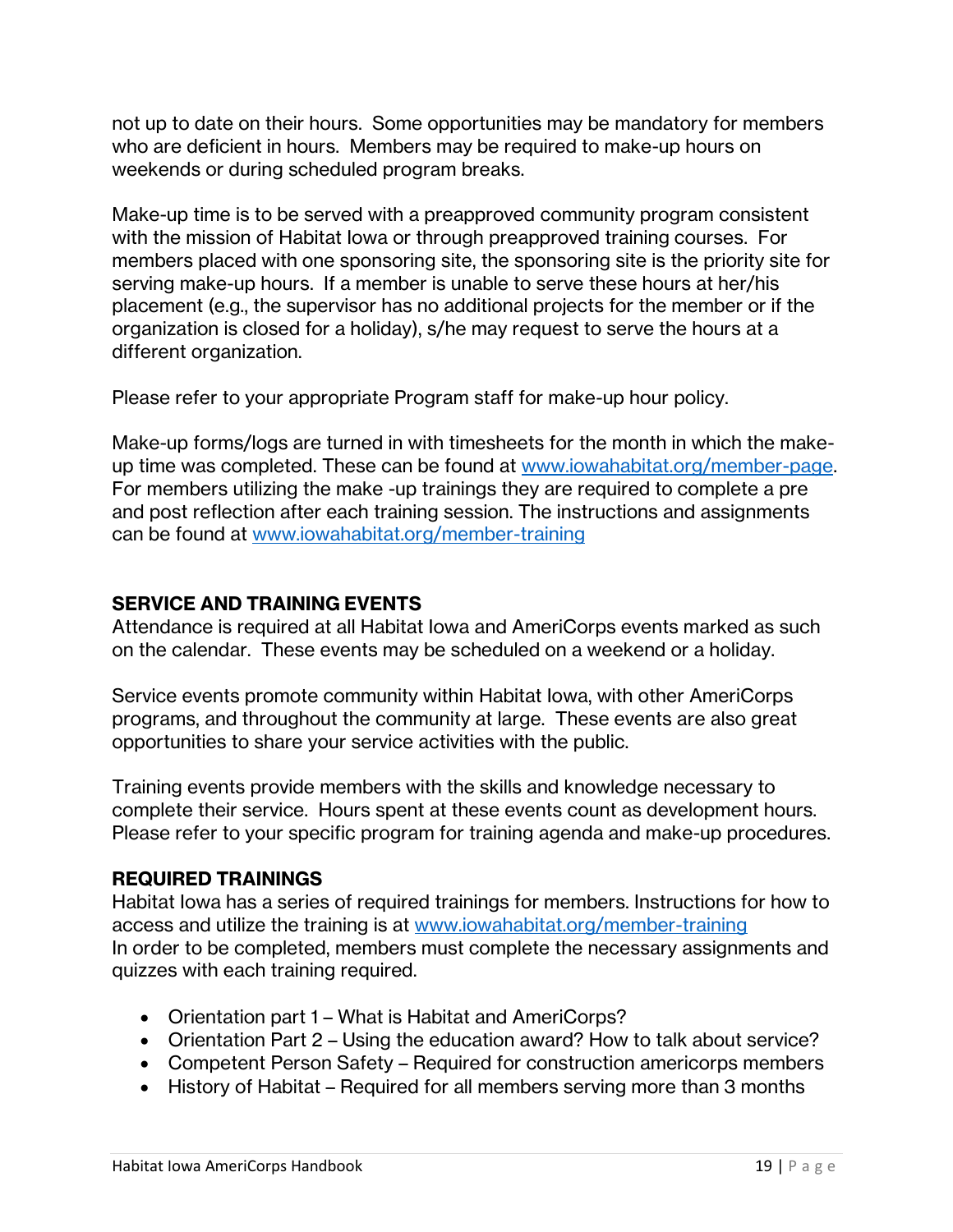• A-DRT – Required for Mobile Response Members, option for everyone else

#### **EVALUATION**

Evaluations provide members with valuable feedback on their service, help members improve skills and performance, improve program quality and assess progress toward achieving goals.

Full-time and part-time members are evaluated twice a year, once at the mid-point of their term and again at the end of their service. Quarter-time members are evaluated at the end of their service. Members and their site supervisor(s) are expected to work on the evaluation together. Completed evaluation forms are kept in the member's file at the Habitat Iowa offices.

All members are additionally expected to complete an exit on the My AmeriCorps Portal (eGrants). Members who do not complete the exit evaluation and exit survey on My AmeriCorps Portal within 30 days of their end of service date may be terminated from the AmeriCorps Program.

Copies of these evaluations can be found at [www.iowahabitat.org/supervisor](http://www.iowahabitat.org/supervisor-resources)**[resources](http://www.iowahabitat.org/supervisor-resources)** 

#### **PERFORMANCE STANDARDS**

A member's service performance is evaluated based on the following:

- Reports to service site punctually and prepared;
- Effectively communicates with Habitat Iowa/Host Site staff and members, project partners and community members, including appropriately directing concerns and suggestions;
- Exhibits professional behavior demonstrating respect, preparedness and enthusiasm for service;
- Completes all Habitat Iowa/Host Site project goals and member paperwork in a timely and effective manner;
- Utilizes good judgment in service sites including the safe care and use of tools, assessment of potential hazards and safe driving practices;
- Identifies as a Habitat Iowa AmeriCorps member and represents self in a professional manner including wearing AmeriCorps attire/identifiers;
- Attends all required member trainings, service days and meetings;
- Seeks out and utilizes learning opportunities;
- Works independently and is self-motivated;
- Takes initiative when appropriate and exhibits creative thinking;
- Works well in a team setting, creating a positive service experience for self and others;
- Utilizes conflict resolution skills and demonstrates respect for others; and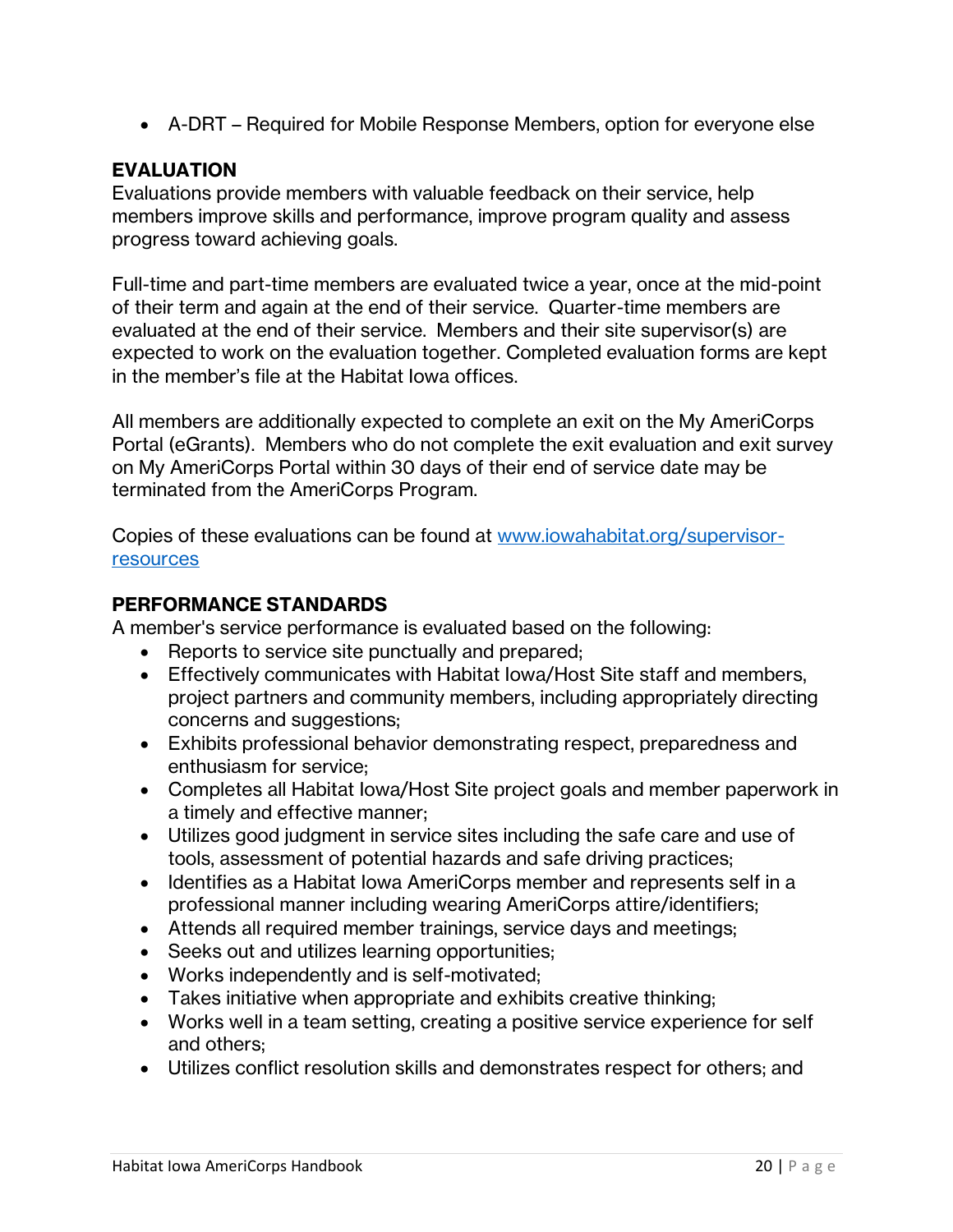• Adheres to all provisions and procedures as outlined in the Member Handbook.

At no time may the member:

- Engage in any activity that is illegal under local, state or federal law;
- Engage in prohibited activities, as outline in Prohibited Activities section of the Member Handbook; or
- Engage in activities that pose a significant safety risk to self or others.

#### **ENROLLMENT PAPERWORK**

The member will complete all mandatory enrollment requirements. Failure to complete and submit all forms may result in release from the program.

Enrollment forms include:

- Member Information Form,
- My AmeriCorps Portal (eGrants) enrollment form
- W-4 and I-9 Forms
- Direct Deposit Authorization Form (w/ VOIDED check or other proof of bank information)
- Driver's license or government-issued ID (proof of identity)
- Birth certificate or U.S. Passport (proof of citizenship, naturalization or resident alien status);
- Medical insurance form
- Habitat Iowa Member Service Agreement and Position Description

Members must also complete their background checks through Truescreen and Fieldprint. Instructions are provided before hand and are located at [www.iowahabitat.org/enrolling-americorps](http://www.iowahabitat.org/enrolling-americorps)

#### **EDUCATION REQUIREMENTS**

AmeriCorps programs require members to have a high school diploma or a GED or agree to obtain one before using their AmeriCorps Education Award. Members unable to complete this requirement will not be able to use their AmeriCorps Education Award. Habitat Iowa will assist members who need to obtain a GED by directing them to the necessary resources.

#### **DISCIPLINE PROCEDURE**

While most situations can be resolved through communication, cooperation and respect, there may be circumstances that necessitate disciplinary action, suspension or release for cause. Because of the serious nature of some infractions, the Program Director may, at his or her discretion, omit the disciplinary action steps and move directly to suspension or release for cause.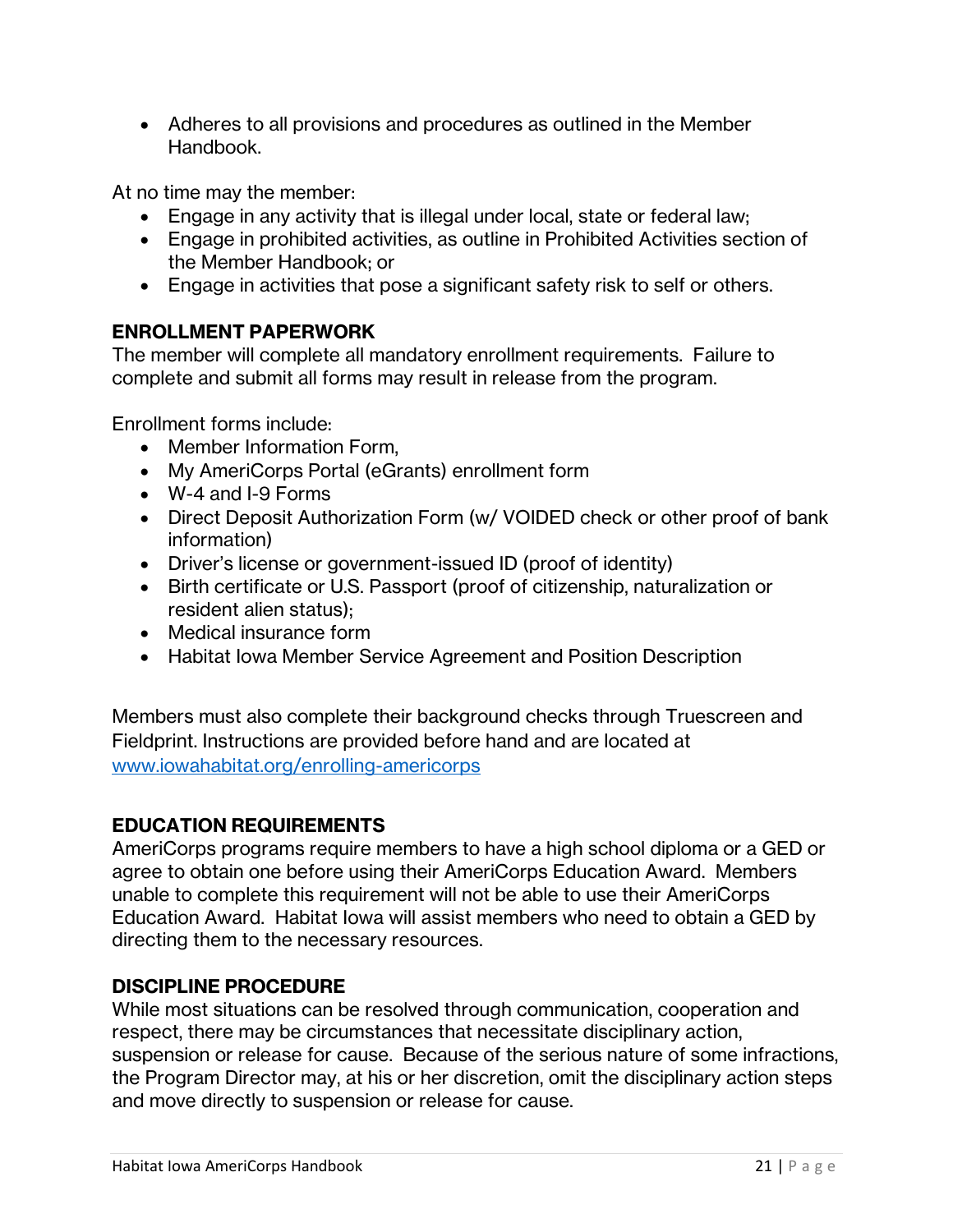#### **DISCIPLINARY ACTION STEPS**

- 1. After a problem with a member occurs, the site supervisor must verbally warn the member to ensure the member is aware of the action and the problem.
- 2. If the action happens again, the site supervisor issues an official written warning to the member that states the problem and possible solutions. The member receives a copy of the written warning, and the original is placed in the member's file at Habitat Iowa's office. The site supervisor and member hold a follow-up meeting within 30 days of the date the warning is issued. If the problem has been resolved, a letter stating so will be placed in the member's file.
- 3. If the problem has not been resolved or if it reoccurs, the member will be put on a Disciplinary Contract. The member receives a copy of the Disciplinary Contract, and the original is placed in the member's file. If the problem reoccurs, the member may be placed on a Disciplinary Contract without a written warning. Failure to comply with the terms of a Disciplinary Contract may lead to suspension or release for cause. At 30 days past the start of the Disciplinary Contract, the Habitat Iowa supervisor will meet with the member. If the problem has been resolved, a letter stating so will be placed in the member's file.

A Disciplinary Contract will include:

- Statement of the problem
- Reference to the previous written warning
- Statement of responsibility of the member to correct the problem
- Statement of the consequences if the problem is not resolved. If necessary, follow-up meetings may be scheduled to monitor the member's progress in addressing the problem.
- 4. If the terms outlined in the disciplinary contract are not fulfilled, or in the case of serious misconduct, the Program Director determines whether to release the member for cause or revise the Disciplinary Contract. Because certain infractions of Habitat Iowa rules require a more serious response, the Program Director may, at his/her discretion, omit the disciplinary action steps and move directly to suspension or release for cause.

The following is a partial list of circumstances that will result in disciplinary action, which may lead to suspension and/or release for cause:

• Persistent irresponsibility; examples of irresponsibility include, but are not limited to: excessive absences or absences without notification; chronic truancy; failure to turn in timesheets and other required paperwork on time; persistent use of profane or obscene language; disruption of the project site;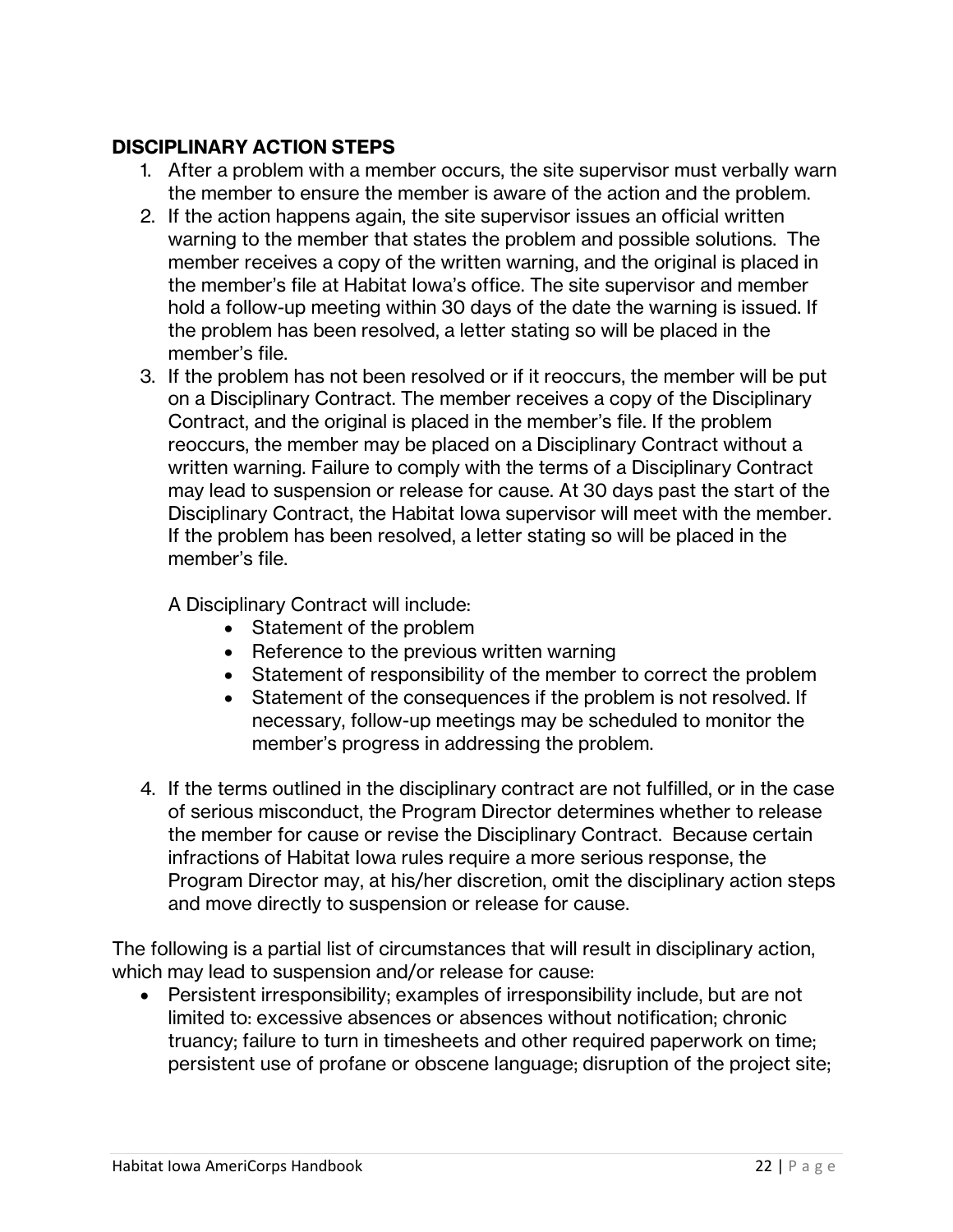dress code violations; irresponsibility towards residential duties; and unsafe habits that may endanger the members or project partners.

- Sponsor releases member from project site;
- Damage, destruction, or misuse of Habitat Iowa private or external agency property;
- Threats to or harassment of another person;
- Violation of rules and/or policies; examples include, but are not limited to: disrespectful behavior; sexual harassment; possession or use of alcohol on the residential campus or during Habitat Iowa sponsored events; negligent possession of weapons; dormitory infractions; violation of community relations policies, smoking policy, or disregard of visitor/guest policies.
- Inappropriate or unprofessional behavior; examples include, but are not limited to: behavior which could reasonably compromise Habitat Iowa's reputation, whether such conduct occurs on "Habitat Iowa time" or the member's own time, such as public fighting, public indecency, public intoxication, or being a minor in possession of alcohol
- Member dissatisfaction with required duties that interfere with performance
- Violation of a Disciplinary Contract

#### **SUSPENSION**

Members may be suspended if charged with any other criminal offense or pending investigation of violations of Habitat Iowa Policy or Code of Conduct. The Program Director has the discretion to suspend a member for any reason if he/she feels the violation may compromise the safety and well-being of an individual or the program. If the member is found not guilty or the charge is dismissed, the member may be eligible to resume his/her term of service.

The following is a partial list of circumstances that will result in immediate Suspension and possible Release for Cause:

- Stealing or possession of stolen property;
- Assault on another person;
- Serious safety violation;
- Charged with a violent felony such as rape or homicide;
- Charged with a sale or distribution of a controlled substance

While suspended, a member of this program may not participate in or receive the following:

- Living allowance for the duration of the suspension
- Earn service hours
- Use of Habitat Iowa equipment
- Transportation rights in Habitat Iowa vehicles
- Attend any Habitat Iowa function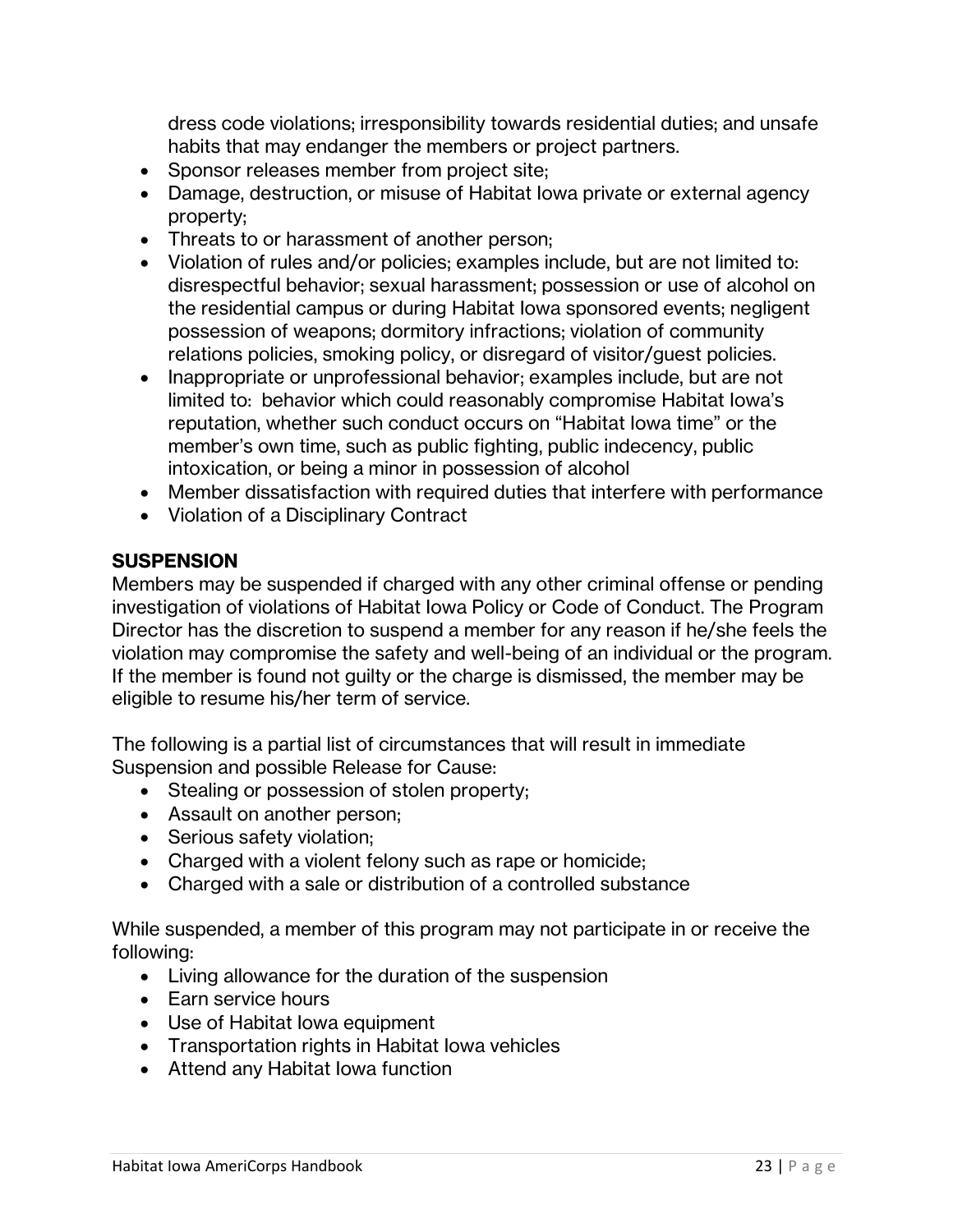• Members living on the residential campus will be asked to leave the site until the suspension has been served.

#### **RELEASE FOR CAUSE**

A member who is released for cause from the program will immediately lose all privileges as it relates to AmeriCorps or Habitat Iowa. Listed below is a partial list of circumstances that will result in immediate Release for Cause:

- Possession of a weapon at the project site, in a Habitat Iowa vehicle, or on the residential campus.
- Possession of, or use of, any illegal drugs or alcoholic beverage at the project site, in Habitat Iowa vehicles, or on the residential campus. (In most cases this action will result in immediate Release for Cause.)
- Conviction of sale or distribution of a controlled substance.
- Conviction of a felony during the member's term of service
- Leaving the program without obtaining a release for Compelling Personal **Circumstances**
- Falsification of any information during the application process or during one's term of service

Habitat Iowa is required to release any member who is convicted of a felony during his/her term of service. Habitat Iowa may release anyone convicted of a lesser offense. Members will be suspended, pending resolution of charges, if charged with violent felonies such as rape, homicide, etc., or sale or distribution of a controlled substance.

Members who are released for cause are subject to the following consequences:

- Member will not receive any portion of the education award;
- Corporation for National and Community Service will not pay any accrued interest on a loan in forbearance;
- Member must disclose the terms of his/her release for cause to any AmeriCorps program he/she applies to in the future. Failure to do so will render the member ineligible to receive the AmeriCorps Education Award, whether or not that individual successfully completes the term of service.

## **DRUG-FREE WORKPLACE AND ALCOHOL POLICY**

In compliance with the Drug-Free Workplace Act of 1988 (as set forth in 45 C.R.F.), no member shall unlawfully manufacture, distribute, dispense, possess or use on or in the workplace, in an Habitat Iowa vehicle, or at any Habitat Iowa site any alcoholic beverage, narcotic drug, hallucinogenic drug, amphetamine, barbiturate, marijuana, or any other controlled substance. Doing so will result in immediate Release for Cause in almost any case.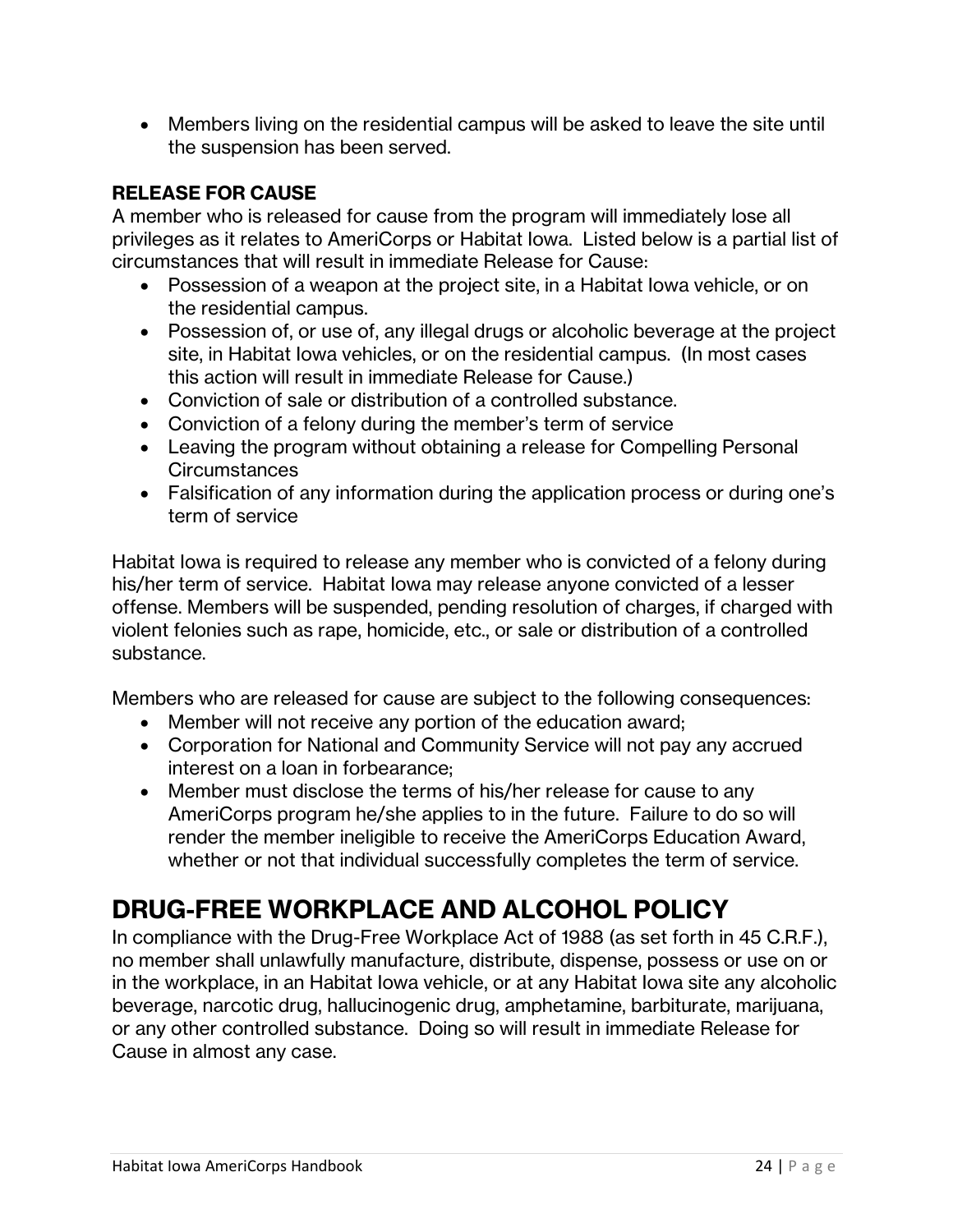Habitat Iowa staff are required to report any violations of the Drug-Free Workplace Act to the Program Director. Members are expected to report any violations to Habitat Iowa staff or their Team Leaders.

Drug possession or use before, after or during service time, or near the service site can affect the service a member is able to provide and the reputation of Habitat Iowa. The following is a partial list of circumstances that will result in investigation which may lead to suspension and/or release for cause:

- Any use, distribution, or manufacture of alcohol or drugs during non-service time when such use adversely affects one's efficiency on projects, training or community events, including attendance, conduct, performance or safety;
- Use of alcohol or drugs during non-service time if such use jeopardizes the reputation or credibility of Habitat Iowa, its members, or its staff.

Any member arrested for or convicted of a drug offense must notify the Program Director in writing within five days. The Program Director will then take appropriate disciplinary action, including possible suspension and referral to a drug rehabilitation program, or release for cause.

## **GRIEVANCE PROCEDURES**

Habitat Iowa is committed to the quality of service experience each member receives. Every attempt is made to assist members in settling problems related to their AmeriCorps service experience or residential life. In most cases, issues are resolved informally using the following Informal Resolution Procedure.

#### **INFORMAL RESOLUTION PROCEDURE**

- First, attempt to settle the problem with the other party on a one-to-one basis.
- If this attempt is unsuccessful, attempt to settle the problem by involving your Leader/appropriate program staff.
- If involving your Leader/appropriate program staff is unsuccessful, attempt to solve the problem by working with your direct supervisor.
- If this attempt is unsuccessful, address the issue with the Program Director.
- If the problem is not resolved by involving the Program Director, arrange for a meeting with the Executive Director.

#### **FORMAL RESOLUTION PROCEDURE**

- In the event that informal efforts to resolve disputes are unsuccessful, AmeriCorps members, labor unions and other interested individuals may seek resolution through the following grievance procedures.
- These procedures are not limited to any subject matter but may include such issues as assignments, evaluations, suspensions, or release for cause; and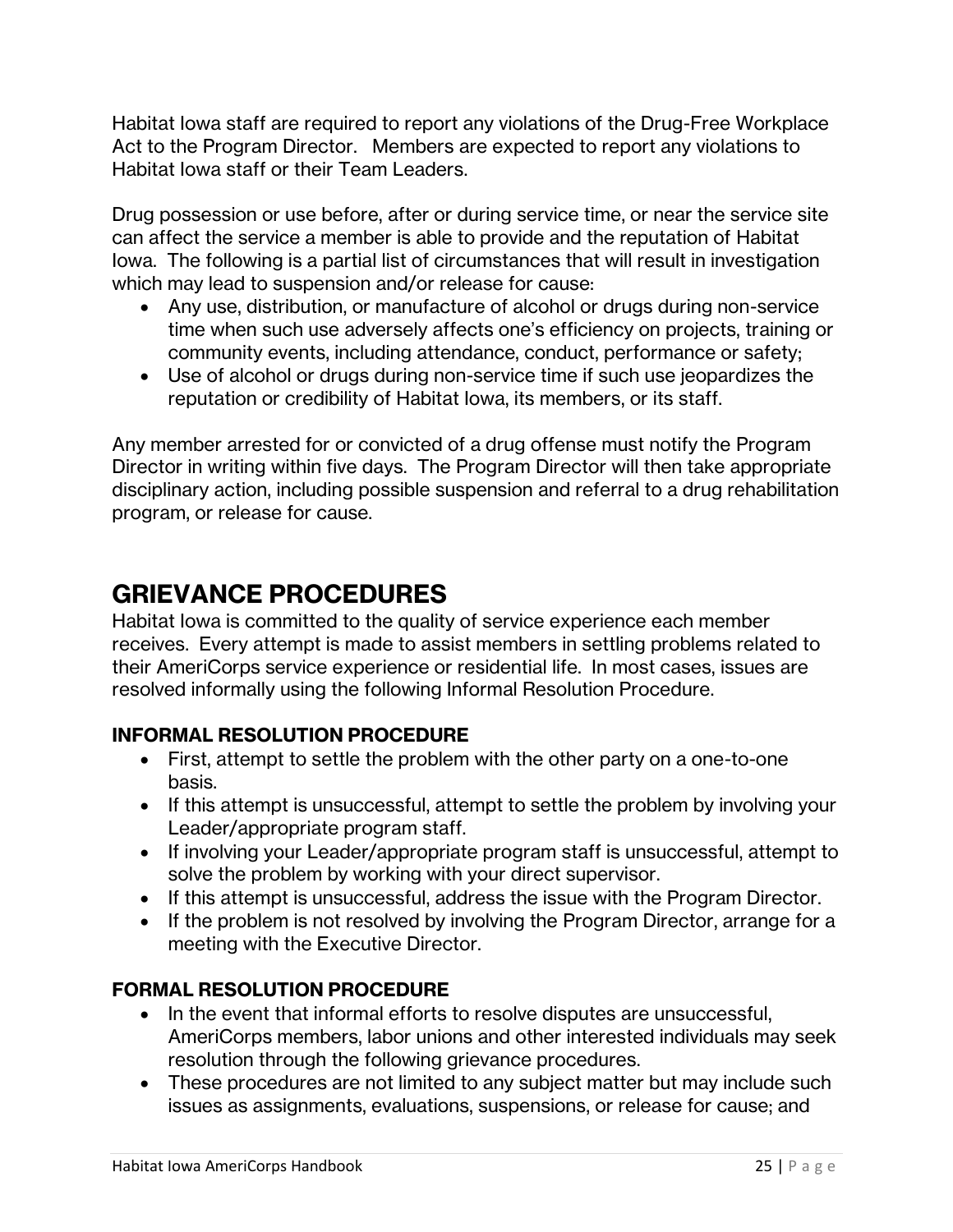issues related to non-selection of members, displacement of employees of sponsor organizations or duplication of activities by AmeriCorps.

#### **GRIEVANCE HEARING**

The aggrieved party must make a written request for a grievance hearing to the Executive Director. Except for a grievance that alleges fraud or criminal activity, a request for a hearing must be made within one year after the date of the alleged occurrence. Grievances for fraud or criminal activity may be made at any time.

The Executive Director will arrange and conduct one or more pre-hearing conferences at a time mutually convenient to the parties. Pre-hearing conferences are not a substitute for a hearing. They are intended to facilitate a mutually agreeable resolution of the matter to make a hearing unnecessary or to narrow the issues to be decided at a hearing. The format of pre-hearing conferences may be flexible, involving meeting with one party at a time and/or with both parties together.

Habitat Iowa will select an individual from the parent organization to conduct the hearing. The hearing will be held no later than 30 calendar days after the filing of the grievance, and a written decision shall be made no later than 60 calendar days after filing.

#### **BINDING ARBITRATION**

An aggrieved party may request binding arbitration if a grievance hearing decision is adverse or if no decision is made within 60 days of the filing of the grievance. The arbitrator must be independent and selected by agreement of the interested parties. If the parties cannot agree on an arbitrator, the Corporation for National and Community Service Chief Executive Officer will appoint one within 15 days after receiving a request from one of the parties.

An arbitration proceeding will be held no later than 45 calendar days after the request for arbitration or no later than 30 calendar days after the appointment of an arbitrator by the Corporation's CEO. An arbitration decision will be made no later than 30 calendar days after the commencement of the arbitration proceeding.

The cost of the arbitration proceeding must be divided evenly between the parties to the arbitration. If, however, a participant, labor organization, or other interested individual prevails under a binding arbitration proceeding, the State or local applicant that is a party to the grievance must pay the total cost of the proceeding and the attorney's fees of the prevailing party.

| <b>ACTION</b>          | <b>TIME LIMITS</b>                    |
|------------------------|---------------------------------------|
| <b>GRIEVANCE FILED</b> | Within one year of alleged occurrence |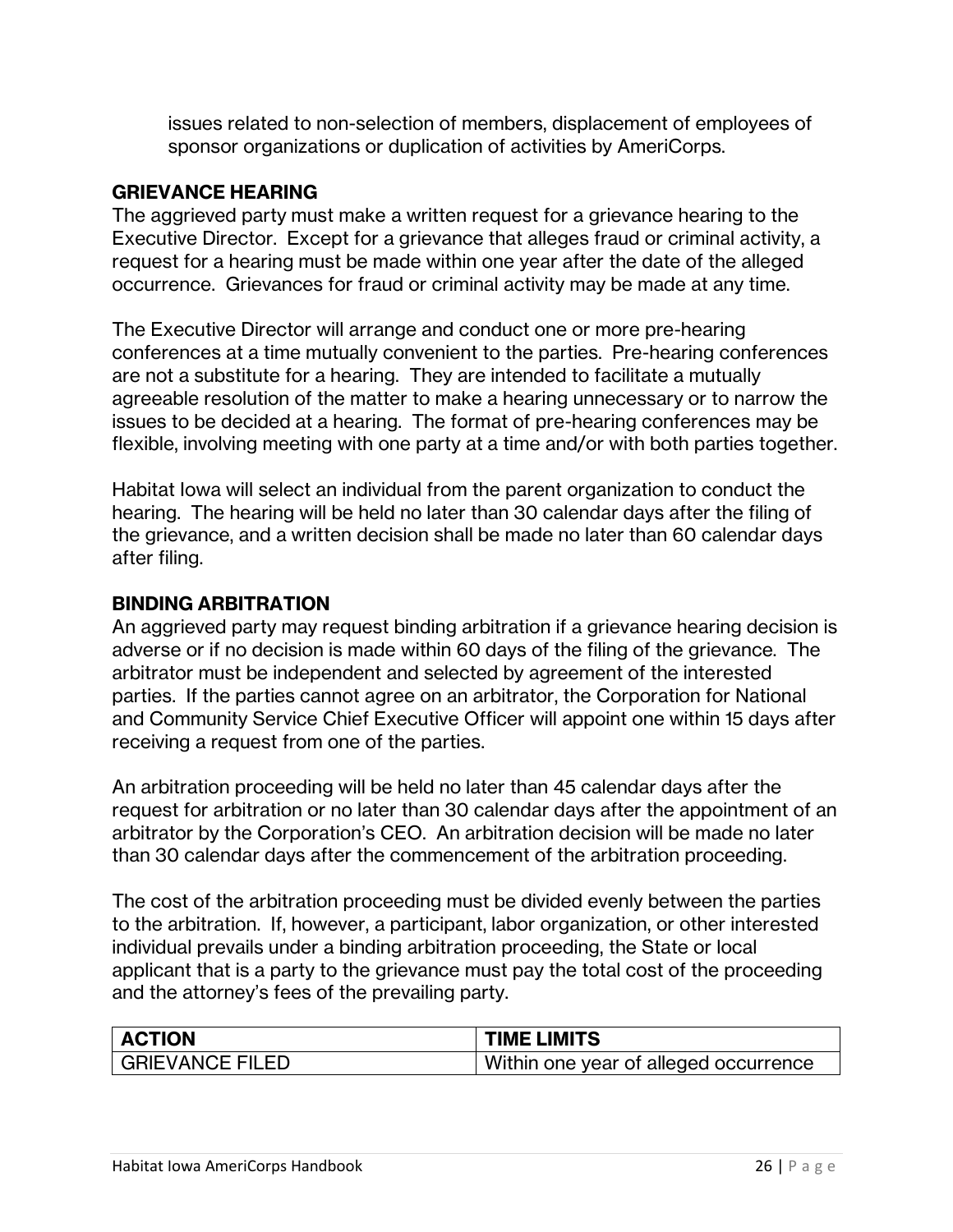| PRE-HEARING CONFERENCE                 | One or more to be held before            |
|----------------------------------------|------------------------------------------|
|                                        | Grievance Hearing                        |
| <b>GRIEVANCE HEARING</b>               | Within 30 days of filing grievance       |
| <b>DECISION</b>                        | Within 60 days of filing grievance       |
| <b>REQUEST FOR BINDING</b>             | Within 60 days of filing grievance if no |
| <b>ARBITRATION</b>                     | decision has been reached; or            |
|                                        | Within 30 days of grievance hearing      |
|                                        | decision, if the decision is adverse to  |
|                                        | grievant                                 |
| <b>BINDING ARBITRATION HEARING</b>     | Within 45 days after request for binding |
| (when interested parties agree upon on | arbitration                              |
| arbitrator)                            |                                          |
| <b>BINDING ARBITRATION HEARING</b>     | One of the interested parties must       |
| (when interested parties cannot agree  | request the Corporation for National     |
| upon an arbitrator)                    | and Community Service (AMERICORPS        |
|                                        | THE AGENCY) to appoint an arbitrator.    |
|                                        | AMERICORPS THE AGENCY will do so         |
|                                        | within 15 days after receiving this      |
|                                        | request.                                 |
|                                        | The Binding Arbitration Hearing will     |
|                                        | take place within 30 days after          |
|                                        | <b>AMERICORPS THE AGENCY appoints</b>    |
|                                        | an arbitrator.                           |
| <b>BINDING ARBITRATION DECISION</b>    | Within 30 days of binding arbitration    |
|                                        | hearing                                  |

## **GUIDELINES ON PROJECT SITE**

#### **FIELD SAFETY**

Safety is of utmost importance to Habitat Iowa, and members are expected to assume a maximum commitment to personal and team safety. Jeopardizing one's own safety or the safety of the group will not be tolerated at any time and is grounds for immediate Release for Cause.

Members should be aware that they might:

- Use a variety of tools and equipment in the course of service;
- Serve in adverse weather conditions such as rain, wind, snow and fog;
- Be exposed to mold (Personal Protection Equipment will be provided where mold is present)
- Be exposed to disaster zones where exposed nails, debris, and other detritus may be present

Host Sites will provide safety training to all members.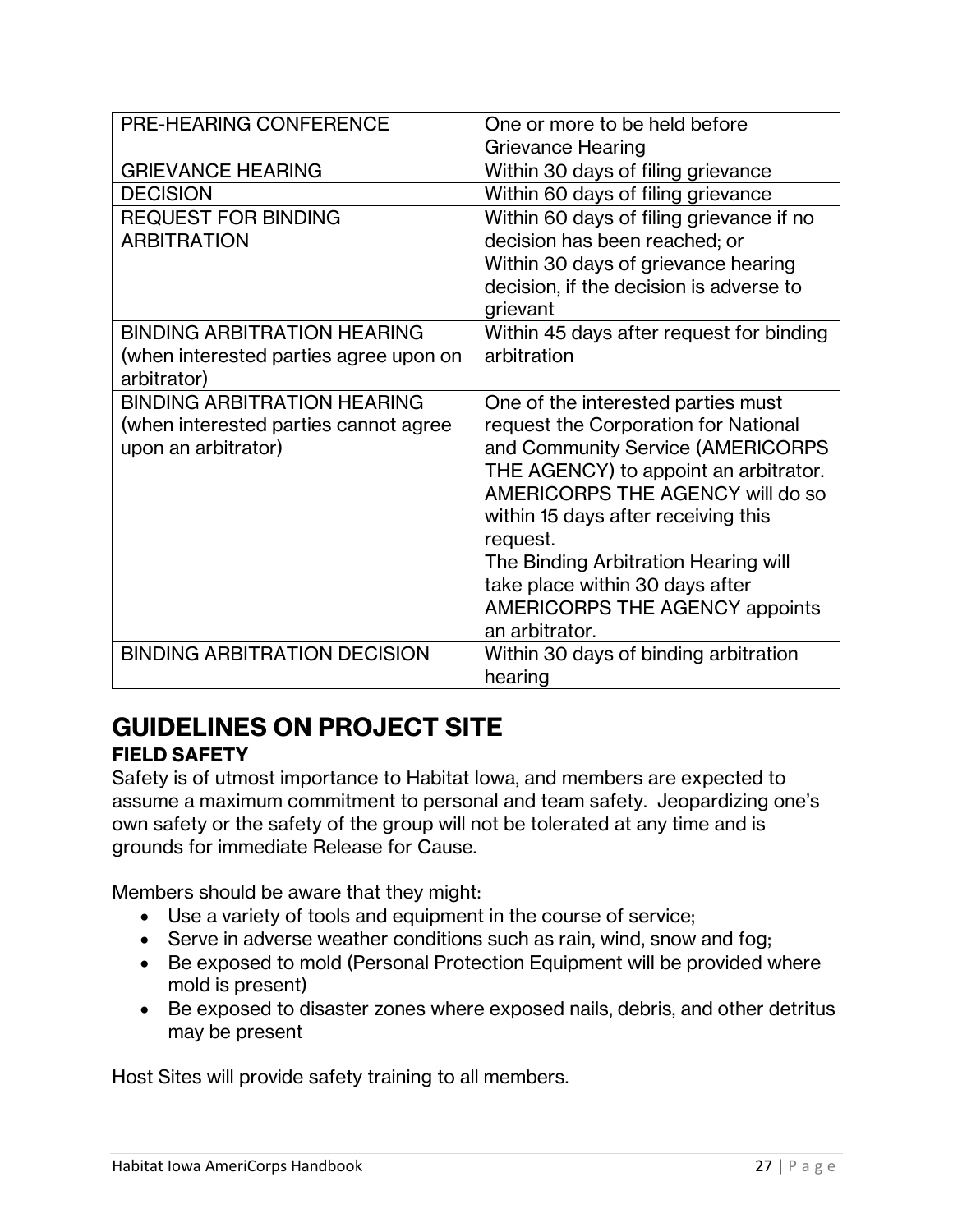#### **HARD HATS**

Hard hats are provided for all construction members and staff. A hard hat must be worn at all project work sites.

#### **OFFICE SAFETY**

There are numerous hazards that exist in our offices and our indoor spaces. Be aware of potential office safety hazards and take appropriate steps to avoid accidents.

#### **ON-THE-PROJECT INJURIES**

All members are covered by Workers' Compensation insurance for on-the-project injuries.

- Members who have any physical limitations or special medical conditions, including allergies and reactions to stings, should notify their Leader/appropriate Habitat Iowa staff as soon as possible.
- Members must report all service project-related injuries to their Leader/appropriate Habitat Iowa staff immediately. This includes all minor cuts, bruises, blisters, etc.
- All injuries should be reported on an accident/incident report even if no medical treatment is necessary at the time.

#### **SNOW DAYS & INCLEMENT WEATHER**

In the event of a hazardous weather closure or delay, refer to Host Site policies and procedures. Field Team members shall follow delays and closures as detailed by staff, or sponsors at their service site.

#### **GEAR**

It is important for Habitat Iowa and AmeriCorps to create a positive identity in the community. Wearing Habitat Iowa/Host Site gear and identifiers increases knowledge of Habitat Iowa/AmeriCorps and the service we provide. Members are expected to wear gear or an approved identifier visibly and maintain a high level of professionalism while participating in any Habitat Iowa project, training or special event. Members will be provided with Habitat Iowa/AmeriCorps gear at time of start. Gear may include t-shirts, sweatshirts, hats/beanies, stickers, clothing patches, and tote bags.

The uniform policy is as follows:

- Members will dress appropriately for safety and the professional requirements of their service site.
- Members will wear Habitat Iowa/Host Site/AmeriCorps identifier during all service hours. They are strongly encouraged to wear the full gear while serving, especially when they are serving in public places and/or with other volunteers.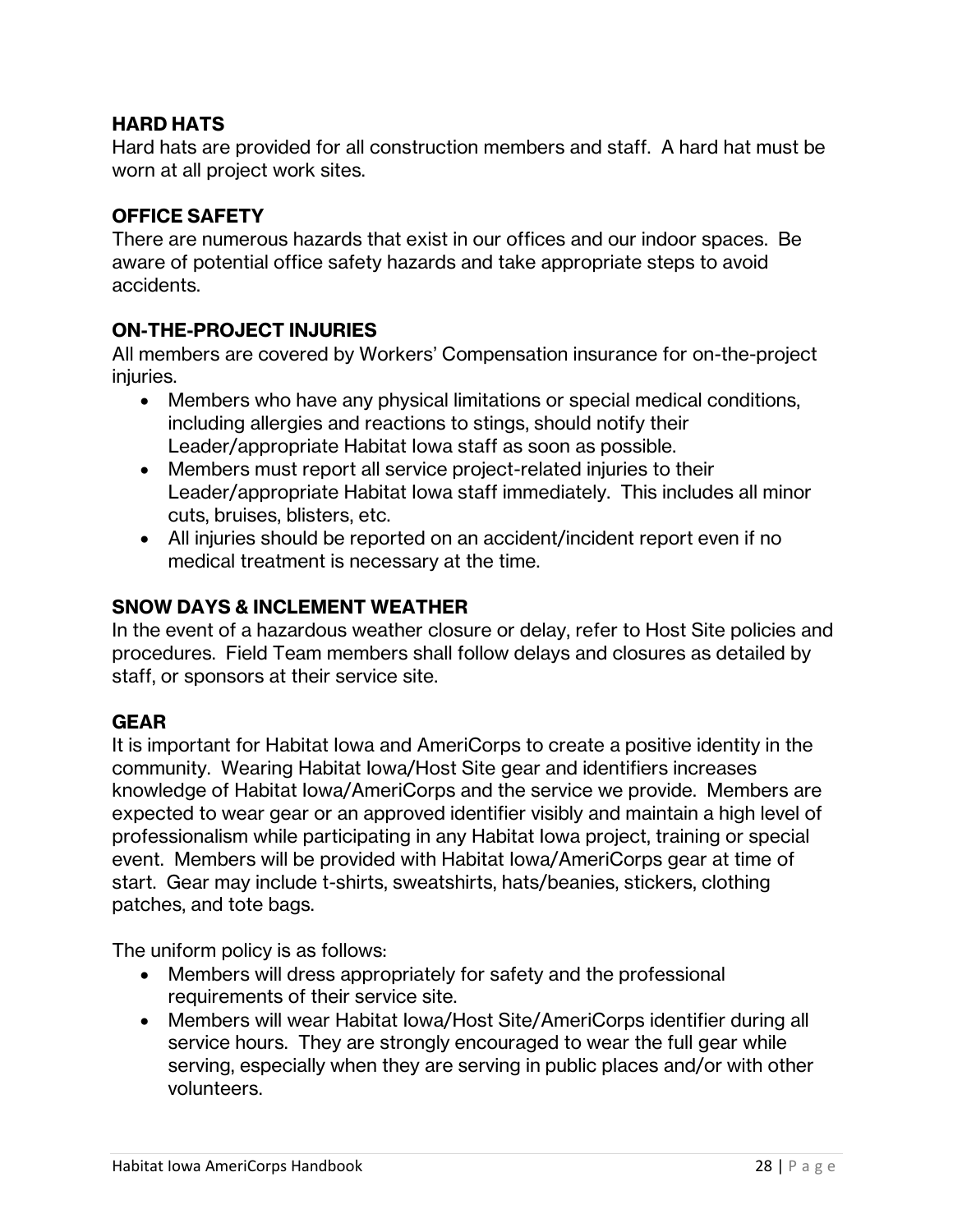- Members will wear gear when attending any Habitat Iowa/Host Site or AmeriCorps event or any public relation function or opportunity that provides visibility for AmeriCorps and Habitat Iowa.
- As the uniform represents Habitat Iowa and AmeriCorps, members are expected to maintain a high level of professionalism while wearing the uniform and to keep their uniforms in good condition.
- Members are prohibited from wearing the uniform to political events and any other locations where it may reflect poorly on Habitat Iowa.

#### **PROFESSIONALISM**

As a member of Habitat Iowa, you will be in the spotlight at many different levels as it relates to your AmeriCorps experience. Personal hygiene and appropriate language, dress and behavior are all-important components of professionalism. Members required to follow their Host Site dress codes. For field team projects, we require members to wear long pants and close-toed boots with ankle support. Members are expected to follow the standards that will be outlined during Host Site specific orientation.

#### **NEWS RELEASES**

News and press releases issued by members on behalf of their site should follow the procedures outlined by the sponsoring agency's media guidelines. Members and sponsors are highly encouraged to include AmeriCorps, Habitat Iowa and their Host Site information in their release. Such information and other staff support are available through Habitat Iowa staff. If a member chooses to develop news releases through Habitat Iowa, then those news releases must receive prior approval from the Program Director before they can be issued.

#### **POLITICS:**

While actively serving and tracking hours as an AmeriCorps member, members may not attempt to influence legislation. In addition to this, if a member is doing any political activity outside of normally scheduled service activities, they may not use any Habitat or AmeriCorps gear or make it known they are associated with Habitat for Humanity or AmeriCorps.

## **SEXUAL HARASSMENT**

Sexual harassment is a violation of the 1964 Civil Rights Act and is prohibited by Habitat Iowa. All members and staff in the Habitat Iowa program will attend training on sexual harassment.

Sexual harassment, as used in this handbook, is defined as unwelcome sexual advances, requests for sexual favors, sexually motivated physical contact, or other verbal or physical conduct or communication of a sexual nature when: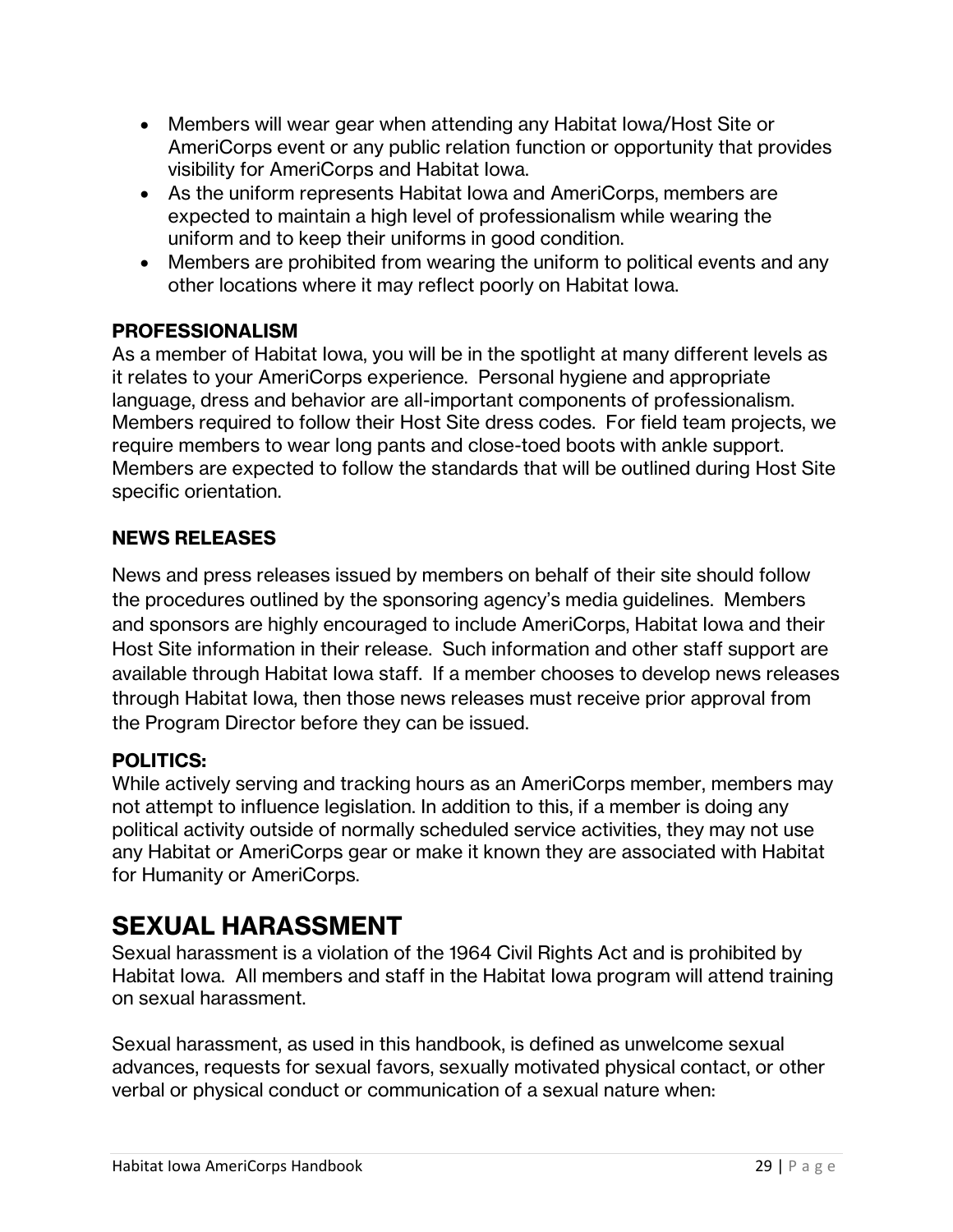- Submission to such conduct is either explicitly or implicitly a term or condition of an individual's employment or placement; or
- Submission to, or rejection of, such conduct by an individual is used as the basis for employment or placement decisions (training, promotion, assignments, etc.) affecting such individual; or
- Such conduct has the purpose or effect of unreasonably interfering with an individual's work performance or creating an intimidating, hostile or offensive working or Habitat Iowa environment.

What is funny or permissible to one person may be offensive to another. Unwelcome sexual attention on a project, during Habitat Iowa/Host Site functions, or on Habitat Iowa/Host Site premises is prohibited. It is not the intent of Habitat Iowa to regulate mutual social interaction or relationships freely entered into by members or employees.

Sexual harassment is a form of misconduct that undermines the integrity of the professional relationship. All members must be allowed to work in an environment free from unsolicited and unwelcome sexual overtures. **Sexual harassment is unacceptable conduct at Habitat Iowa or project sites and will not be condoned or tolerated by Habitat Iowa staff.** Members or staff involved in the sexual harassment of other members or staff will be subject to disciplinary action. Staff involved in sexual harassment of other members or staff will be subject to Habitat Iowa/Host Site Sexual Harassment policies.

Members or staff who become aware of informal complaints and reports of sexual harassment are responsible for directing complainants to the Host Site Human Resource staff or Habitat Iowa Program Director or AmeriCorps staff. The director and staff can be contacted at (515) 266-6886.

All members and staff are responsible for receiving informal complaints and reports of sexual harassment and informing supervising staff of the complaint or report so that it can be investigated and resolved. Supervising staff will be responsible for notifying the Executive Director in writing of informal and written complaints.

Retaliation against any person who makes, or is a witness in, a sexual harassment complaint is prohibited and will result in appropriate discipline. It is a violation of this policy to knowingly report false allegations of sexual harassment. Persons found to knowingly report or corroborate false allegations will be subject to appropriate discipline.

#### **INFORMAL COMPLAINT PROCESS**

Anyone may use informal procedures to report and resolve complaints of sexual harassment. Informal reports may be made to any staff person. Staff persons shall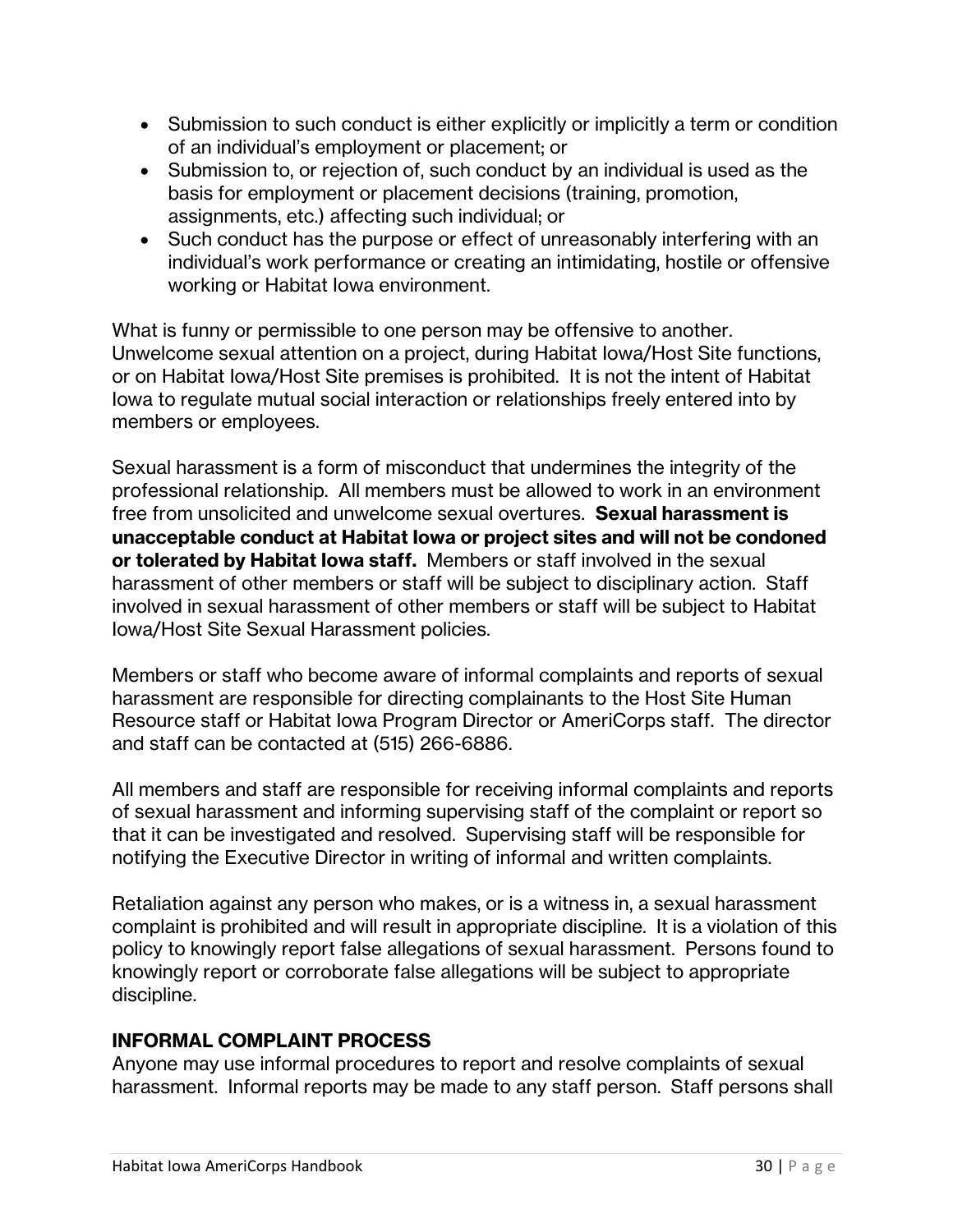always inform complainants of their right to, and the process of, filing a formal complaint. They shall also direct potential complainants to an appropriate supervisor or administrator who can explain the informal and formal complaint processes.

Informal remedies include, but are not limited to:

- An opportunity for the complainant to explain to the alleged harasser that his or her conduct is unwelcome, offensive or inappropriate, either in writing or face-to-face;
- A statement from a staff person or administrator to the alleged harasser that the alleged conduct is not appropriate and could lead to discipline if repeated; or
- A general public statement from Habitat Iowa administration reviewing Habitat Iowa's sexual harassment policy.

Informal complaints may become formal complaints at the request of the complainant or because Habitat Iowa believes the complaint needs to be more thoroughly investigated.

#### **FORMAL COMPLAINT PROCESS**

Anyone may initiate a formal complaint of sexual harassment, even if the informal complaint process is being utilized. The Executive Director may determine that Habitat Iowa needs to conduct an investigation based on information in his/her possession regardless of the complainant's interest in filing a formal complaint.

Upon receipt of a written, signed complaint or information that the Executive Director believes requires further investigation, s/he will promptly carry out a thorough investigation and will endeavor to protect the rights of both the complainant and the alleged harasser while doing so.

When the investigation is completed, the Executive Director shall compile a full written report of the complaint and the results of the investigation.

Any member who has been found, after appropriate investigation, to have been in violation of this policy will be subject to Disciplinary Action, up to and including Release for Cause.

## **PROHIBITED ACTIVITIES**

AmeriCorps Members are prohibited from certain activities during service time. Members are not prohibited from engaging in any of these activities in their personal capacities and on their own time; however, Members cannot receive service time while engaging in such activities nor can they associate such activities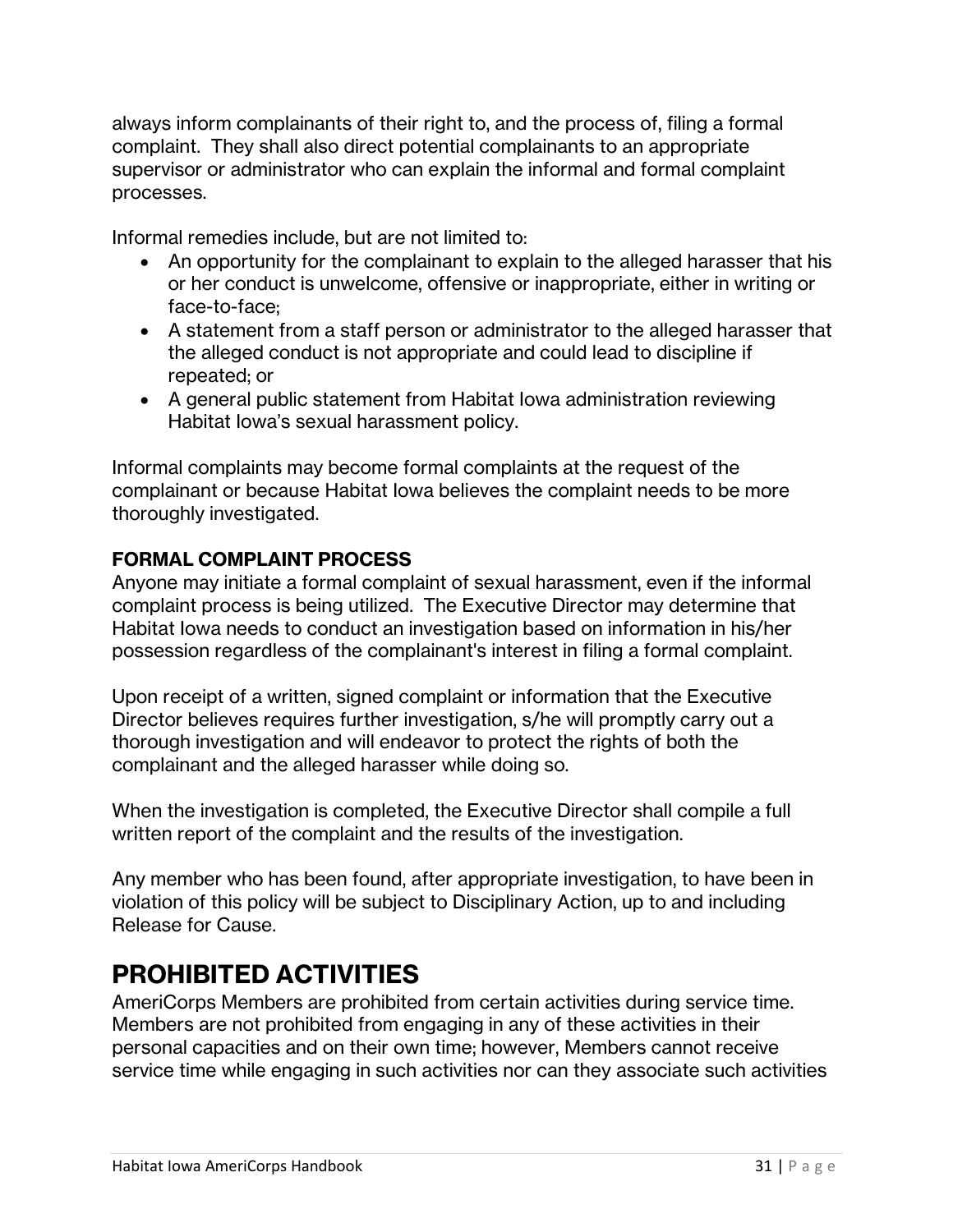with AmeriCorps or Habitat Iowa. If there is any question about whether a certain activity is permissible, please contact Habitat Iowa

Federal law and the Corporation for National and Community Service policy prohibits AmeriCorps programs and their members from engaging in certain activities while using Corporation funds or on Corporation time. Examples of such activities include, but are not limited to:

- 1. Attempting to influence legislation, including lobbying for AmeriCorps.
- 2. Organizing or engaging in protests, petitions, boycotts, or strikes.
- 3. Assisting, promoting or deterring union organizing.
- 4. Impairing existing contracts for services or collective bargaining agreements.
- 5. Engaging in partisan political activities or other activities designed to influence the outcome of an election to Federal office or the outcome of an election to a State or local public office.
- 6. Participating in or endorsing events or activities that are likely to include advocacy for or against political parties, political platforms, political candidates, proposed legislation or elected officials.
- 7. Engaging in religious instruction, conducting worship services, providing instruction as part of a program that includes mandatory religious instruction or worship, constructing or operating facilities devoted to religious instruction or worship, maintaining facilities primarily or inherently devoted to religious instruction or worship, or engaging in any form of proselytization.
- 8. Providing a direct benefit to any:
	- a. business organized for profit,
	- b. labor union,
	- c. partisan political organization,
	- d. organization engaged in the religious activities described in the proceeding sub-clause (7), unless the position is not used to support those religious activities, or
	- e. nonprofit organization that fails to comply with the restrictions contained in section 501(c) of the Internal Revenue Code of 1986, except that nothing in this paragraph shall be construed to prevent participants from engaging in advocacy activities undertaken on their own initiative.
- 9. Providing abortion services or referrals for receipt of such services.
- 10. Conducting a voter registration drive or using Corporation funds to conduct a voter registration drive.
- 11. Raising funds for his or her cash match or for an organization's operating expenses or endowment. (Members may fund raise directly in support of program service activities, but no more than 10 percent of his or her service hours.)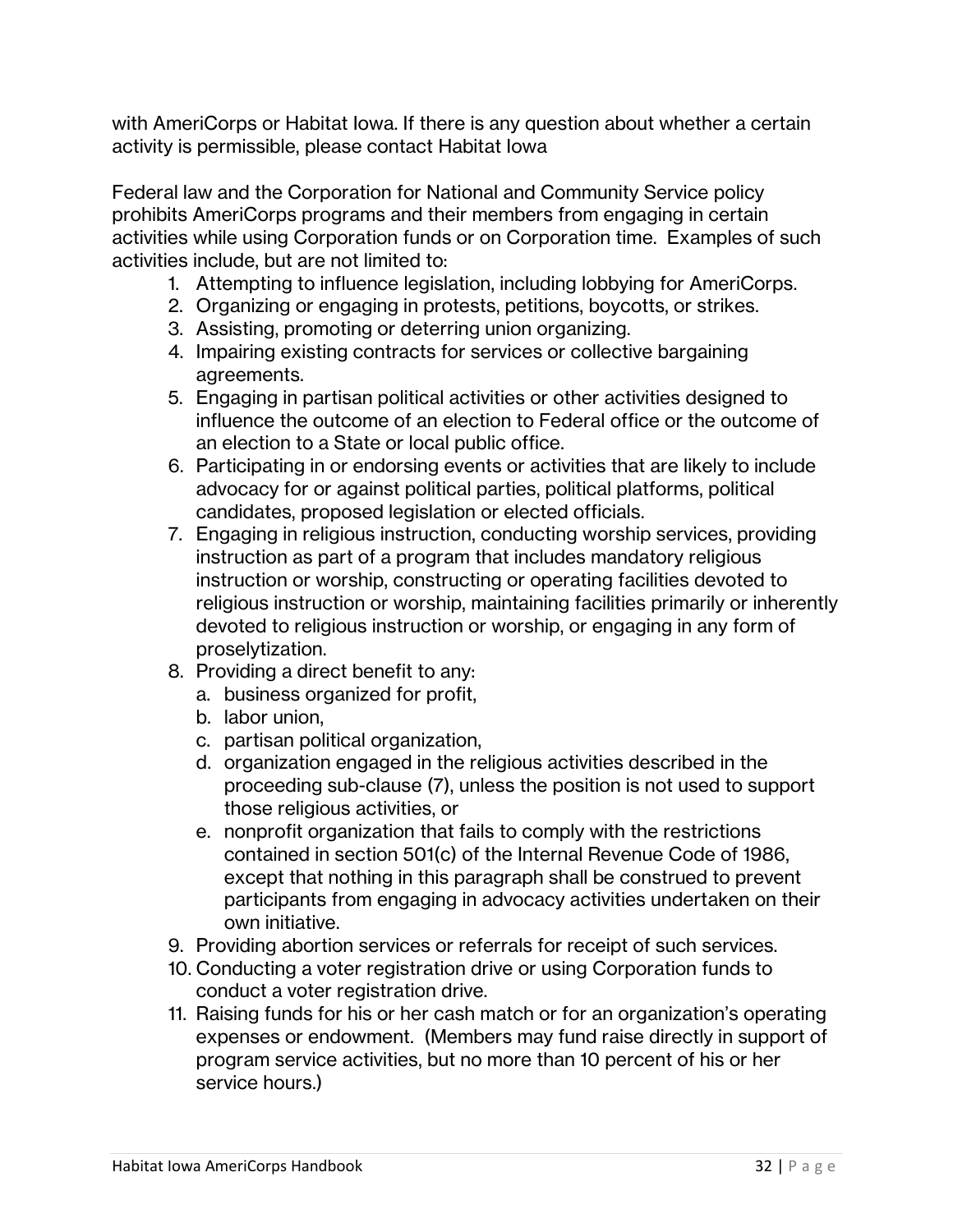- 12. Performing any services or duties, or engaging in any activities that shall displace any
	- a. existing volunteer,
	- b. presently employed worker,
	- c. employee who recently resigned or was discharged,
	- d. employee who is subject to a reduction in force or who has recall rights pursuant to a collective bargaining agreement or applicable personnel procedures,
	- e. employee who is on leave (terminal, temporary, vacation, emergency, or sick),
	- f. employee who is on strike or is being locked out.
- 13. Activities as the Corporation may prohibit
	- a. Individuals may exercise their rights as private citizens and may participate in the above activities on their own initiative, on non-AmeriCorps time, and without any use of AmeriCorps funds. The Habitat Iowa/AmeriCorps logos must not be worn while doing so.
	- b. Ineligibility--No assistance provided under this subtitle may be provided to any organization that has violated a Federal criminal statute.

## **STANDARDS OF CONDUCT**

#### **ACCOUNTABLE PROPERTY POLICY**

Habitat Iowa is responsible for a great deal of equipment. Members must check out equipment through established guidelines and are accountable for all equipment.

If any items are lost or negligently damaged, individuals and/or teams are responsible for the monetary reimbursement to Habitat Iowa. Members may submit an appeal to the Program Director if they believe the items were lost or damaged under circumstances beyond their control.

#### **TOBACCO USE**

Smoking means the inhaling, exhaling, breathing, carrying, or possession of any lighted cigarette, cigar, pipe, vape, other product containing any amount of tobacco, or other similar lighted product.

Smoking and any form of tobacco use is prohibited in all Habitat Iowa buildings and vehicles. Individual AmeriCorps members and volunteers follow the tobacco use policy enforced at their placement. Field Team members, Individual Placement members, and Interns in field-type placements shall adhere to the following rules out of respect to the site and their fellow members and co-workers:

• Smoking and any form of tobacco use at project sites is allowed during scheduled breaks and lunch only and in designated areas determined in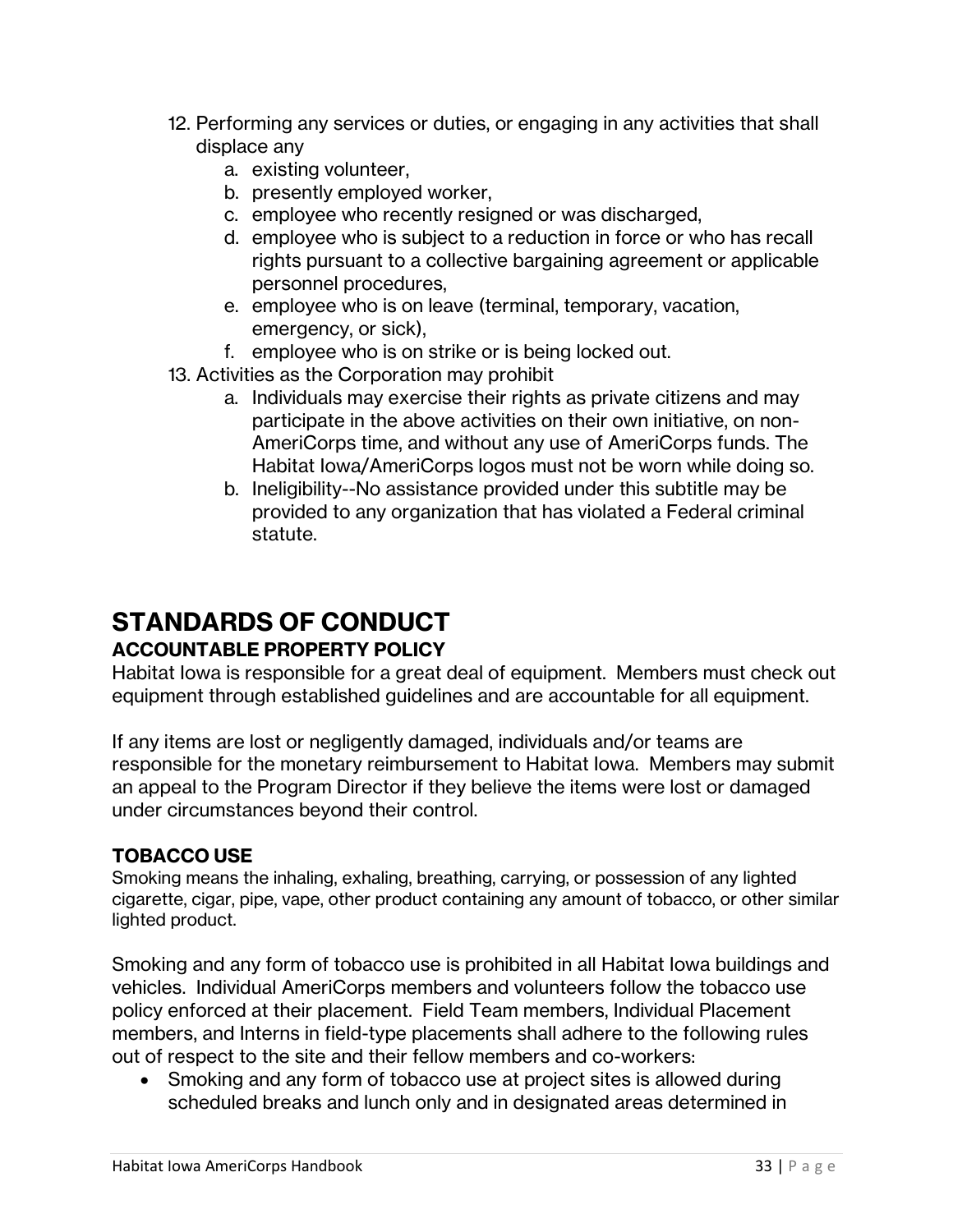consultation with Leaders. This must be located a reasonable distance from any Habitat affiliate, home, or other outside organization.

- Smoking and any form of tobacco use in unauthorized areas is a serious offense. Since careless smoking causes many fires, members must strictly adhere to the smoking regulations to protect themselves, others, and Habitat Iowa.
- If anyone smells smoke in any place not a designated smoking area, they are to report this to the habitat staff. Management will seek the source of the smoke and take appropriate action.
- During extreme fire conditions or based on Host Site policy, absolutely no smoking is allowed in the field.
- There is to be no smoking in Habitat Iowa vehicles.

#### **FRATERNIZATION**

Due to the nature of our program, Habitat Iowa and Host Site staff in supervisory roles and Leaders who are in a position of authority should refrain from intimate relationships with members of this program. Conflicts that revolve around fraternization can be avoided if members, Leaders and staff take an active role in discouraging relationships of this nature. To avoid fraternization conflicts, we ask that staff and members report violations around this policy to their Leader and/or appropriate staff.

## **VEHICLE USE AND SAFETY**

Members may drive Habitat Iowa vehicles only if authorized. Such authorization is given to members who:

- are 18 years of age;
- have a valid driver's license;
- passed a written examination;
- passed a defensive driving course;
- passed a driving practicum;
- signed a drug and alcohol agreement; and
- passed a driving abstract screening.

#### **RULES FOR DRIVING HABITAT IOWA VEHICLES**

- Driving the Habitat Iowa vehicles is for service activities only. Driving of the vehicles outside of the service activities for emergency purposes must have clear permission from Habitat Iowa staff before consideration.
- Drivers are to perform a thorough vehicle check before driving the vehicle.
- Seatbelts must be worn at all times.
- Non-authorized personnel are not to be transported in Habitat Iowa vehicles.
- There is to be no smoking in Habitat lowa vehicles.
- Alcohol cannot be consumed, stored or transported in Habitat Iowa vehicles.
- Vehicles are to be driven by authorized personnel only.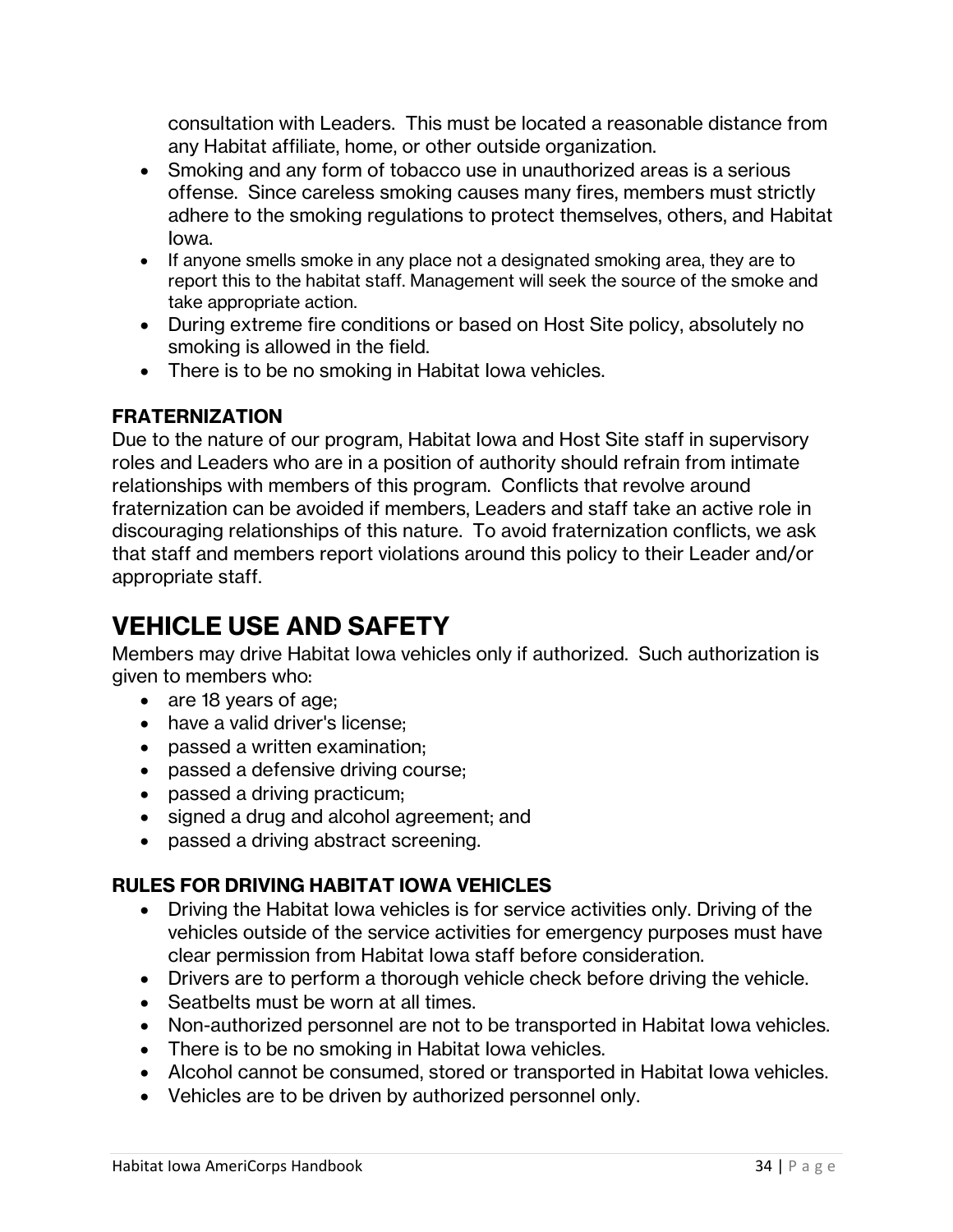- Personal belongings or equipment are not to be stored in vehicles.
- Suspended members may not use vehicles while suspended.
- Any accidents, damage to the vehicle or maintenance requests need to be reported to staff either before departing the office or, for items occurring during the day, upon return to the office. Drivers are prohibited from using cell phones while driving.

Host sites may have additional requirements for driving company vehicles. Refer to host site rules and regulations.

#### **SUSPENSION OR REVOCATION OF DRIVING PRIVILEGES**

The following violations will result in a member being placed on driving suspension or the total loss of his or her Habitat Iowa vehicle driving privileges:

- Repeated disregard of safe driving practices;
- Personal deficiencies that make driving unsafe;
- Abuse of vehicle and/or equipment;
- Unauthorized use of vehicles;
- Serious traffic violations; or
- Documented complaints by members, passengers or general public.

The Program Director may reinstate a member's driving privileges if the member meets requirements as outlined by the Director. The Program Director may, at his/her discretion, omit the disciplinary steps and suspend or revoke a member's driving privileges at any time.

#### **UNSAFE DRIVING RESOLUTION PROCEDURE**

- 1. Communicate to the driver when safety is being compromised.
- 2. Communicate to your Leader or staff of instances when safety has been compromised. Your site supervisor or Iowa Habitat staff will issue a written warning and initiate Disciplinary Action as outlined on page 16 of this handbook.

#### **TRANSPORTATION OF NON-HABITAT IOWA PASSENGERS**

At no time may AmeriCorps members transport non-Habitat Iowa passengers in Habitat Iowa vehicles, unless the passenger is a registered Habitat Iowa volunteer and travel in a Habitat Iowa vehicle is necessary for his/her participation in a Habitat Iowa service project. At no time may persons under the age of 18 ride in Habitat Iowa vans unless he or she is enrolled as a Habitat Iowa member.